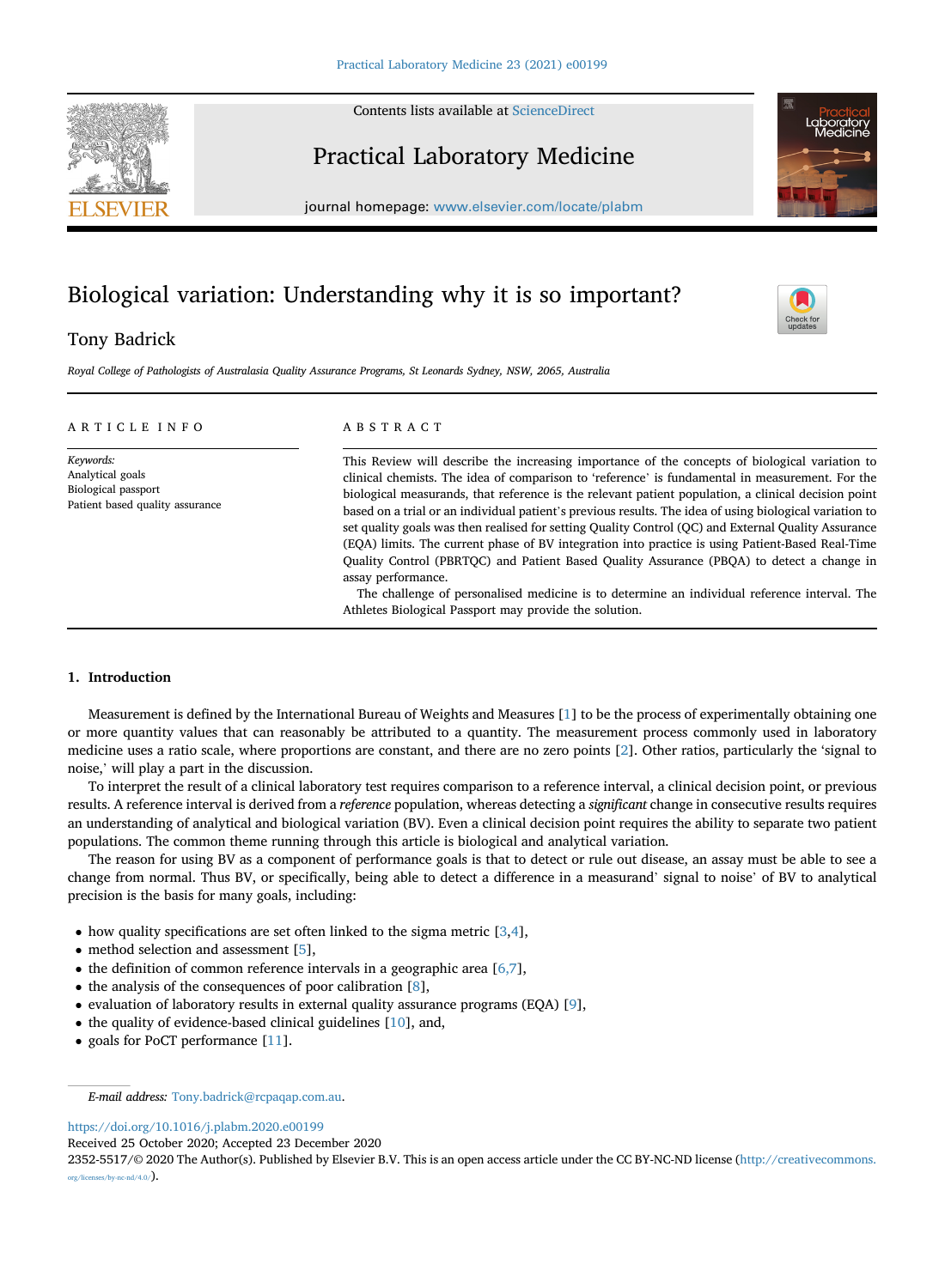The principles behind setting performance goals look at the impact of bias and precision on patients' misclassification. Analytical bias or precision will move a patient result relative to a reference interval or clinical decision point. Petersen has reviewed these situations [\[2,](#page-11-1)[12\]](#page-11-10). There are two general models for classifying a result in a patient based on a reference interval, either a unimodal or bimodal. In the bimodal approach, there is a decision point based on the prevalence of the disease. There is an assumed increased risk in the unimodal modal as the measured concentration approaches a decision point or reference limit. The decision point/reference limit separates the otherwise homogeneous distribution into two groups with high and low risk of some disease, respectively. This approach contrasts with the bimodal distribution in which there is a well-defined (but often unknown) prevalence for the condition under consideration. Typically, the assay's performance in identifying the diseased group is described using the fraction of true positives, true negatives, false positives, and false negatives. In the bimodal model, the impact of bias and precision is dependent on the prevalence. Petersen et al. have also investigated the effect of bias and precision on ordinal measurands such as dipstick tests [[13](#page-11-11)]. However, there is often an interplay between data-based and theory-based models as a deeper understanding of these problems' complex nature. A model is posed and used until it fails some significant observation. A data-based approach is used until a newer model can be developed based on the fresh insights provided by more data mining.

There have been some recent reviews of Biological Variation (Callum G. Fraser, 2017; Ricos et al., 2009) as well as an excellent reference text [[16\]](#page-11-12) and Chapter [[17\]](#page-11-13).

This Review aims to track the history of how biological variation has influenced the Total Error concept, Analytical Goal setting, Quality Control (QC), EQA practice, through Patient-based real-time Quality Control and the future of EQA using patient population parameters.

#### 2. Biological Variation

BV for a biomarker entails in each individual a "subject mean" or central tendency, control level, or "setpoint" concentration of homeostatic regulation arising from such factors as genetic characteristics, diet, physical activity, and age [\[18](#page-11-14),[19](#page-11-15)].

BV's formal study began in 1835 though understanding differences between individual humans or animals is a fascination and necessary skill for any human. This formal study was driven by the development of statistical tools created in the scientists of the age of Enlightenment (Fermat, Pascal, Newton, Brahe, Galileo, Daniel Bernoulli, Laplace, Gauss). The equation describing the Gaussian distribution came from investigating errors in astronomical measurements published in the early eighteenth seventeenth century by Gauss [\[20](#page-11-16)]. The first significant application of the Gaussian distribution to humans' measurement was by an astronomer turned social scientist named Adolphe Quetelet [[21,](#page-11-17)[22\]](#page-11-18). His most influential book was entitled Treatise on Man, but a literal translation of the French would be "On Man and the Development of his Faculties, or Essays on Social Physics." Quetelet described the concept of the average man who has variables, encompassing social and physical characteristics that follow a normal distribution. Quetelet believed that understanding the statistical description of these variables would reveal God's work as well as being a force for good administration. Using this approach, he gained insight into the relationships between crime and other social factors, including age, gender, climate, poverty, education, and alcohol consumption. Quetelet postulated a theory of human variance around the average, with human traits being distributed according to a 'normal' curve. He proposed that normal variation provided a basis for the idea that populations produce sufficient variation for artificial or natural selection to operate.

This concept of a 'normal range' influenced laboratory medicine as it was possible to classify 'normal' from 'abnormal or diseased.' However, the question of what is 'normal' or 'average' arises. Consider a disease such as sickle cell anaemia. It is a disease, yet it is protective against malaria, so the abnormal in one population becomes normal. The diseased in one group represents non-diseased in another. What is normal or average in one population is not what is healthy.

What is the 'normal' population? Note that we use the words' normal' and 'Gaussian' almost interchangeably. Poincare pointed out that mathematicians believe the normal distribution is an empirical fact and that to scientists, it is a mathematical law [\[23](#page-11-19)]. This view has not changed to this day. This is an example of a theoretical model we sometimes use despite data that indicates the contrary.

To explore this further, some interpretations of the concept 'normal' are given below in [Table 1](#page-1-0) by Murphy.

# 3. Reference intervals

Laboratory medicine started developing a broader range of tests during the mid-twentieth century. These tests were developed inhouse and provided to a local medical community, usually in isolation from other sites. At this time, the clinical practice was to compare a patient's results with an ill-defined or at least inconsistently defined, range of values or 'normal limits,' called the 'normal

<span id="page-1-0"></span>

| Table 1                                                  |  |  |
|----------------------------------------------------------|--|--|
| Interpretations of 'normal' (modified from Murphy [24]). |  |  |

|                | Conceptions of normal                             | Suggested alternatives |
|----------------|---------------------------------------------------|------------------------|
|                | Determined statistically                          | Gaussian               |
| $\overline{2}$ | Most representative of its class                  | Average, median, mode  |
| 3              | Most commonly encountered                         | Habitual               |
| 4              | Wild type: most suited to survival & reproduction | Fittest                |
|                | Harmless 'carrying no penalty.'                   | Innocuous/harmless     |
| 6              | Most often aspired to                             | Conventional           |
|                | The most perfect of its class                     | Ideal                  |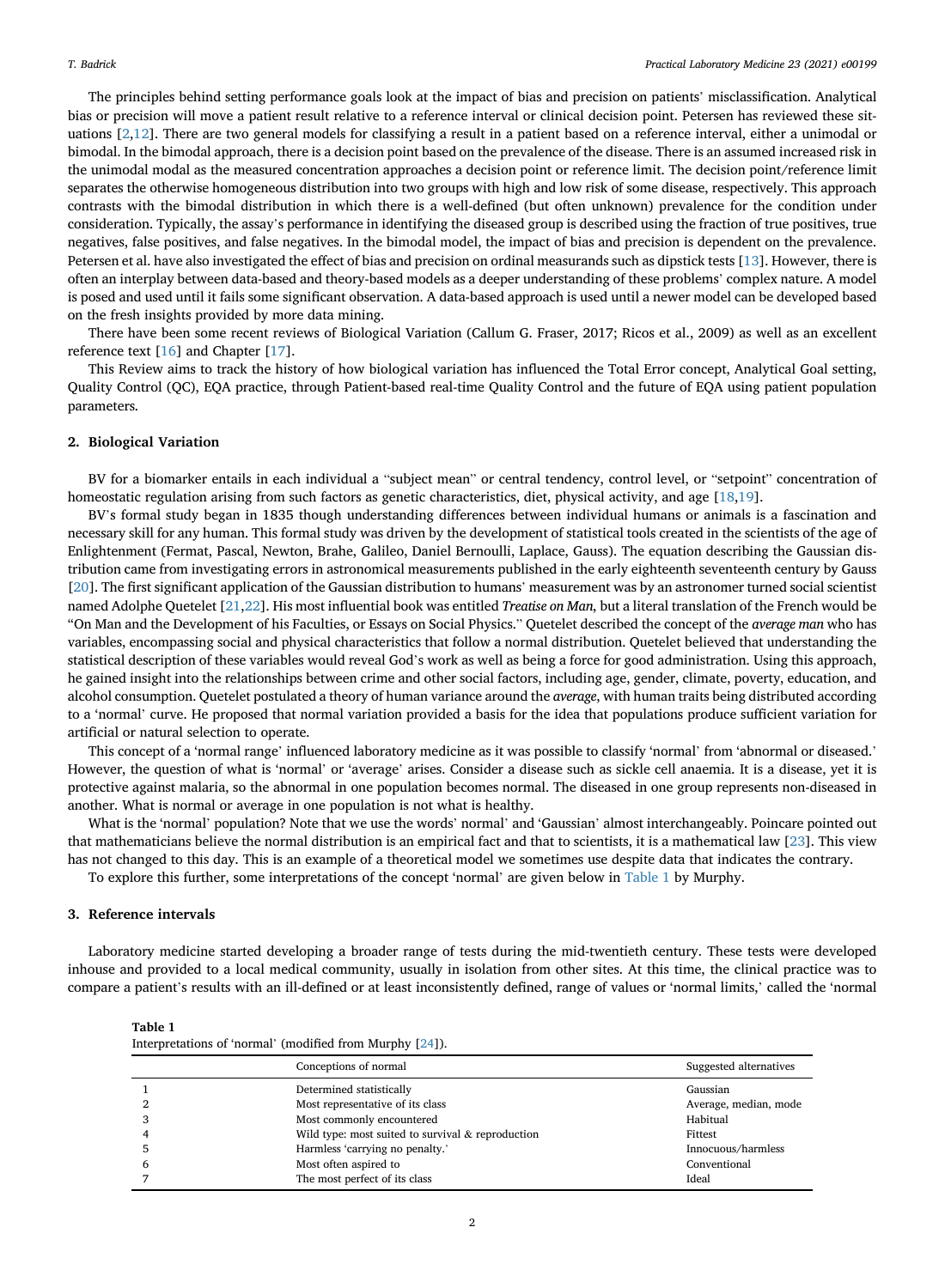range.' This was derived from a population of supposedly 'normal' (meaning healthy) individuals [\[25](#page-11-21)]. It soon became apparent that multiple 'normal ranges' were required for different patient populations and individual laboratories, and that these were different because of methodological variation. It was the pioneering work of Sunderman who revealed using the first EQA surveys the extent of the variation in results caused by these different in-house methods [[26\]](#page-11-22).

Grasbeck and Saris in 1969 [[27\]](#page-11-23) challenged this concept of a normal range, arguing that normality is a relative term and situational. They suggested a new name, the 'Reference Interval,' which would describe fluctuations of analyte concentrations in well-characterised groups of individuals. The fundamental idea was to have a point of reference against which to interpret an individual's results, rather than defining normality [\[28](#page-11-24)]. The population reference interval may not account for factors such as age, ethnicity, or gender unless they have a significant impact. Therefore, the reference interval approximates what can be expected in the population from which the patient belongs.

#### 3.1. Components of BV

Many of the analytes we measure in laboratory medicine change over time, varying in predictable rhythms; indeed, sometimes the loss of these rhythm represents disease. However, most quantities do not have these rhythms, and for each individual, the quantity varies around a homeostatic set point in a truly random manner [\[29](#page-11-25)]. This is the true meaning of BV, though the variation we see will be due to different setpoints and variation for an individual, often lost in the total variation. Of course, the added variation is caused by the pre-analytical processes of collection, transport, preservation, and the measurement system's variation.

The underlying reasons for using biological variation in the many situations described in this article are compelling; however, the value relies upon accurate estimates of that variation. Many investigators have produced estimates for the intra-individual (CVI) and group (CV<sub>G</sub>) variation, but often the needed measurement rigor and supporting information was not available [\[15](#page-11-26)[,30](#page-11-27)–[34](#page-11-27)]. For example, there have been studies conducted with small sample sizes and poorly defined groups with inappropriate statistical methods. There is now a better understanding of the need to produce and promulgate accurate estimates generated from significant sample sizes using the best statistical tools available [\[30](#page-11-27)]. These biological variation estimates are available at the curated EFLM site [[30\]](#page-11-27). Important statistical considerations include determining the BV parameters, outlier removal, and their confidence intervals.

The method of determining  $CV<sub>G</sub>$  and  $CV<sub>G</sub>$  involves selecting a group of reference individuals in steady-state and measuring the analyte of interest at regular intervals over a period which will reflect any 'normal' biological variation. The variation will, of course, also involve any additional variation due to the collection and measurement process. The analytical variation is estimated by measuring replicates of the individual samples. The statistical analysis used is ANOVA, which can identify the significant variations due to intraindividual, group, and analytical causes. The specific ANOVA model is a nested random design in two levels, assuming that the three terms are independent and normally distributed with constant variances [\[14](#page-11-28)[,35](#page-11-29)]. Historically the sample sizes have been small of the order of 10–20 individuals. However, Roraas et al. [\[36](#page-11-30)] have produced power tables with numbers of individuals, samples, and replicate measurements providing guidance. They also offered a 'width' of the confidence interval based on the numbers above to understand the limits' uncertainty. There is skewness around the confidence intervals depending on the ratio of analytical and intra-individual biological variation, another example of the impact of noise on measurement.

#### 3.2. Index of individuality

As mentioned earlier, it was only in 1956 that Williams first established intra-individual biochemical variation based on published studies of various biomarkers [\[29](#page-11-25)]. He hypothesized that the 'normal' man is an illusion and that every individual has some variation in some respect. Further, he postulated the 'principle of genetic gradients,' which stated that, 'Whenever an extreme genetic character appears in an individual organism, it should be taken as an indication (unless there is proof to the contrary) that less extreme and graduated genetic characters of the same sort exist in other individual organisms.' Williams termed this 'biochemical individuality.' Some analytes are tightly controlled within an individual around a setpoint, but the setpoint may vary between individuals; the classic example is creatinine. The significance of this to diagnosis is that an individual may be within a reference interval for the population but have significant renal function loss. With these analytes, there is a need to have more granularity in the reference interval by partitioning by age, sex, and body mass; however, this may still not be sufficient. A comparison with previous results may be necessary. However, there have not been many databases containing histories of patient results that could be used for this purpose in practice until recently.

Recognising that with some analytes there is significant intra-individual variation, the index of individuality was introduced by Harris [[37](#page-11-31)] as the ratio (combined biological within-subject variation and analytical precision divided by the biological between-subject variation), but is now often simplified to  $SD_{intra-individual}/_{SD_{group}}$ . The use of the index allowed the distinction between situations where

the population-based reference intervals were relevant (index  $> 1.4$ ), and those (index  $< 0.6$ ) for which use of cumulative (with respect to time) systems for reporting results for individuals would be favoured. In those situations, the population should be stratified into more homogeneous subgroups (each of which, of course, would have a higher index). Still, ideally, use should be made of individual reference intervals.

Note that the index of individuality is another example of using the signal to noise ratio to determine when a measure is useful. It also demonstrates that more data challenges assumptions on models and leading to improved understanding and new models.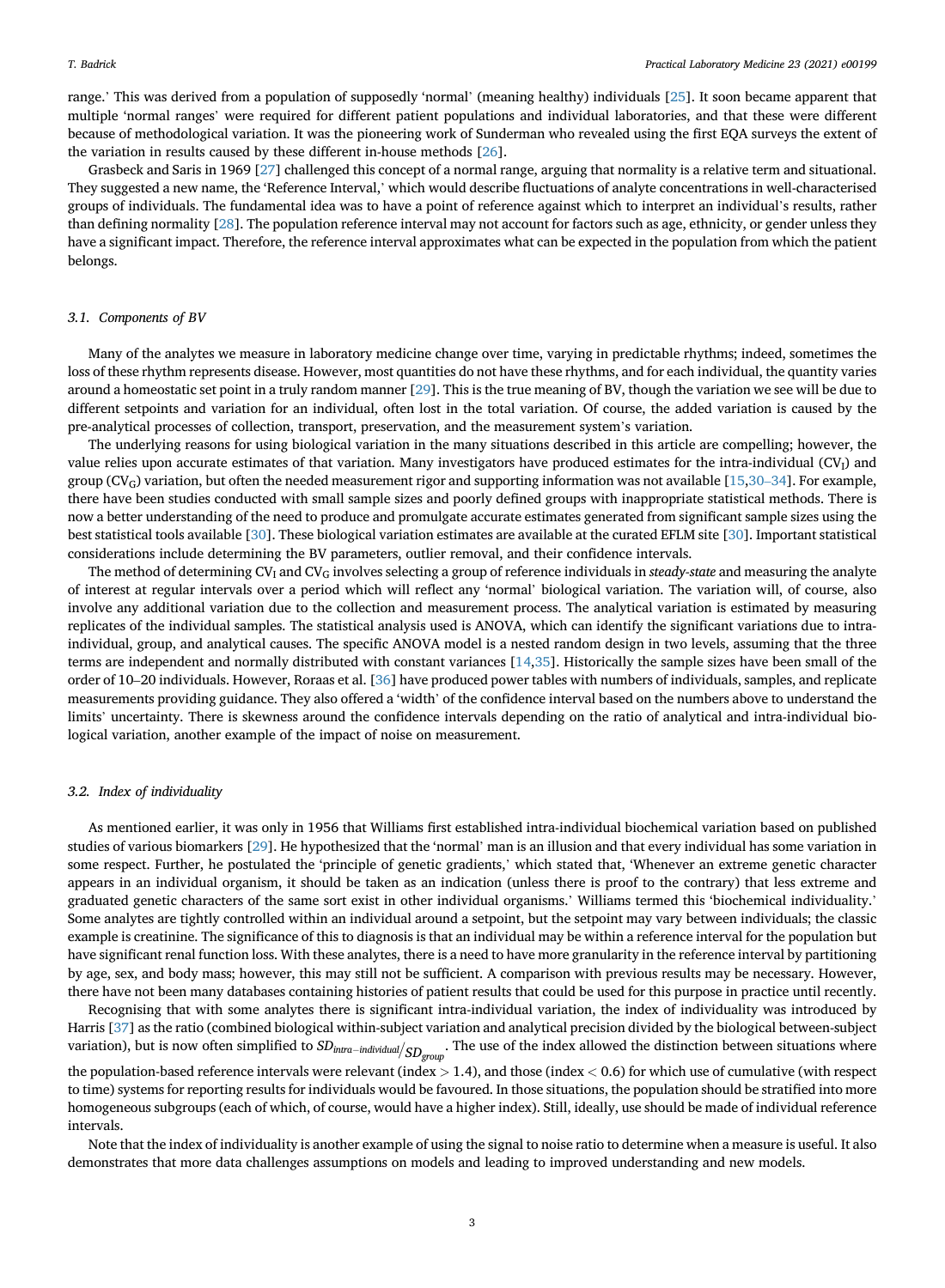#### 3.3. Biological Passport

Personalised medicine (PM) has the potential to tailor therapy with the best response and highest safety margin to ensure better patient care [\[38](#page-11-32)]. In Laboratory Medicine, the concept would involve personalised reference intervals [[39,](#page-11-33)[40\]](#page-11-34). These ranges have been considered for over a decade or so but are technically challenging to generate in practice [[41](#page-11-35),[42\]](#page-11-36).

However, the sports anti-doping agencies developed an Athlete Biological Passport (ABP) to identify variations in an individual'<sup>s</sup> biomarker profile, which promises to achieve the goal of a model suitable for a personalised reference interval. The ABP uses Bayesian statistics as its underlying model and is based on previous success with clinical trials [\[43](#page-11-37)]. Bayesian analysis uses prior knowledge of the inter-individual variation of a biomarker measurement to progressively integrate previous results and represent the levels more accurately for an individual. Each new measurement of the biomarker is compared to a critical range, which is derived from the population reference interval. Then, this range progressively adapts with each unique measurement point. Bayes theorem predicts that the probability of an effect given each cause is the likelihood ratio [\[44](#page-11-38)–[46](#page-11-38)].

Three distinct modules can be distinguished in the Biological Passport: the hematological, steroidal, and endocrinological modules. The hematological module of the passport aims to detect any form of blood doping. In 2008, the Union Cycliste Internationale was the first sports organization to implement the hematological module of the passport to deter blood doping in elite cycling. The steroidal module aims to detect direct and indirect forms of doping with anabolic agents [[47](#page-12-0)–[50](#page-12-0)]. The endocrinological module measures biomarkers such as IGF-1 and growth hormone. There are further modules being investigated, such as the 'omics' module [[51,](#page-12-1)[52\]](#page-12-2).

The model can be complicated and considers specific genetic variation to the metabolism of an analyte. Thus, over a reasonably short period, an individualised reference interval is created. Any significant variation is then identified, which may represent doping or an individual's case, a variation towards disease [\[44\]](#page-11-38). It is possible that using this type of logic will lead to a workable model of individual reference intervals that will be created and various routine measurements that could feed into the model to detect incipient disease. The inputs will eventually come from wearable devices [[53](#page-12-3),[54\]](#page-12-4).

#### 4. Analytical goals

Any measurement made needs to be fit for the purpose for which it is to be used. In laboratory medicine, that purpose is to differentiate between 'healthy' and diseased. In the previous section, we have discussed the problems associated with defining what is health. Next, we will investigate how this can be achieved with our measurement processes. We will limit ourselves to measurement procedures that give numerical results on a ratio scale, so the measurement parameters include accuracy, precision, reproducibility, and repeatability. The required accuracy and precision of a measurement are termed the quality goal for that analysis.

The importance of defining quality goals has been a continuing global effort, and in 2014 in Milan, there was an update to the Stockholm' Consensus Agreement' [\[55,56](#page-12-5)]. Revising the original goals involved modification and explanatory additions to simplify the hierarchy and improve its application by various stakeholders.

This simplified scheme resulted in three models, as shown below:

- Model 1. Based on the effect of analytical performance on clinical outcomes This can, in principle, be done using different types of studies:
	- 1a Direct outcome studies investigating the impact of analytical performance of the test on clinical outcomes. This approach requires a Randomised Clinical Trial, which is impractical for reasons of non-uniqueness of the biomarker/disease except in a few conditions where there is a well-defined clinical pathway with close links to outcomes – e.g., HbA1c, Troponin, cholesterol [\[57,](#page-12-6) [58\]](#page-12-6).

These tests have decision limits (established based on existing analytical performance) and are used as a part of disease definition, or they are used as proxy outcome measures to assess patient well-being or response to treatment.

1b Indirect outcome studies – investigating the impact of the test's analytical performance on clinical classifications or decisions and thereby on the probability of patient outcomes, e.g., by simulation or decision analysis. This model is suitable when the clinical findings associated with the test results are well defined. There is evidence about the diagnostic accuracy of the test that is generalizable to the patient population setting, and the consequences of correct/incorrect classification have already been established.

Examples of goals based on clinical outcomes using modeling or simulation include the following; fasting plasma glucose (FPG) measurement on the misclassification of Diabetes Mellitus (DM) [[59\]](#page-12-7) and IFG [[60\]](#page-12-8); FPG, OGTT, HbA1c measurement on classification of DM [\[61\]](#page-12-9); point of care glucose meter results on potential insulin dosing errors [[62\]](#page-12-10); direct measurements of HDL and LDL cholesterol affected by bias due to hypertriglyceridaemia on cardiovascular risk prediction [\[63](#page-12-11)]; and, cardiac troponin methods on the misclassification of patients presenting with Acute Coronary Syndrome to Emergency Departments [[64,](#page-12-12)[65\]](#page-12-13). An example of setting performance goals based on a survey of clinicians was described by Panteghini [\[66](#page-12-14)].

#### Model 2. Based on components of biological variation of the measurand

This model has the advantage that it can be applied to most measurands for which group or intra-individual biological variation data can be established.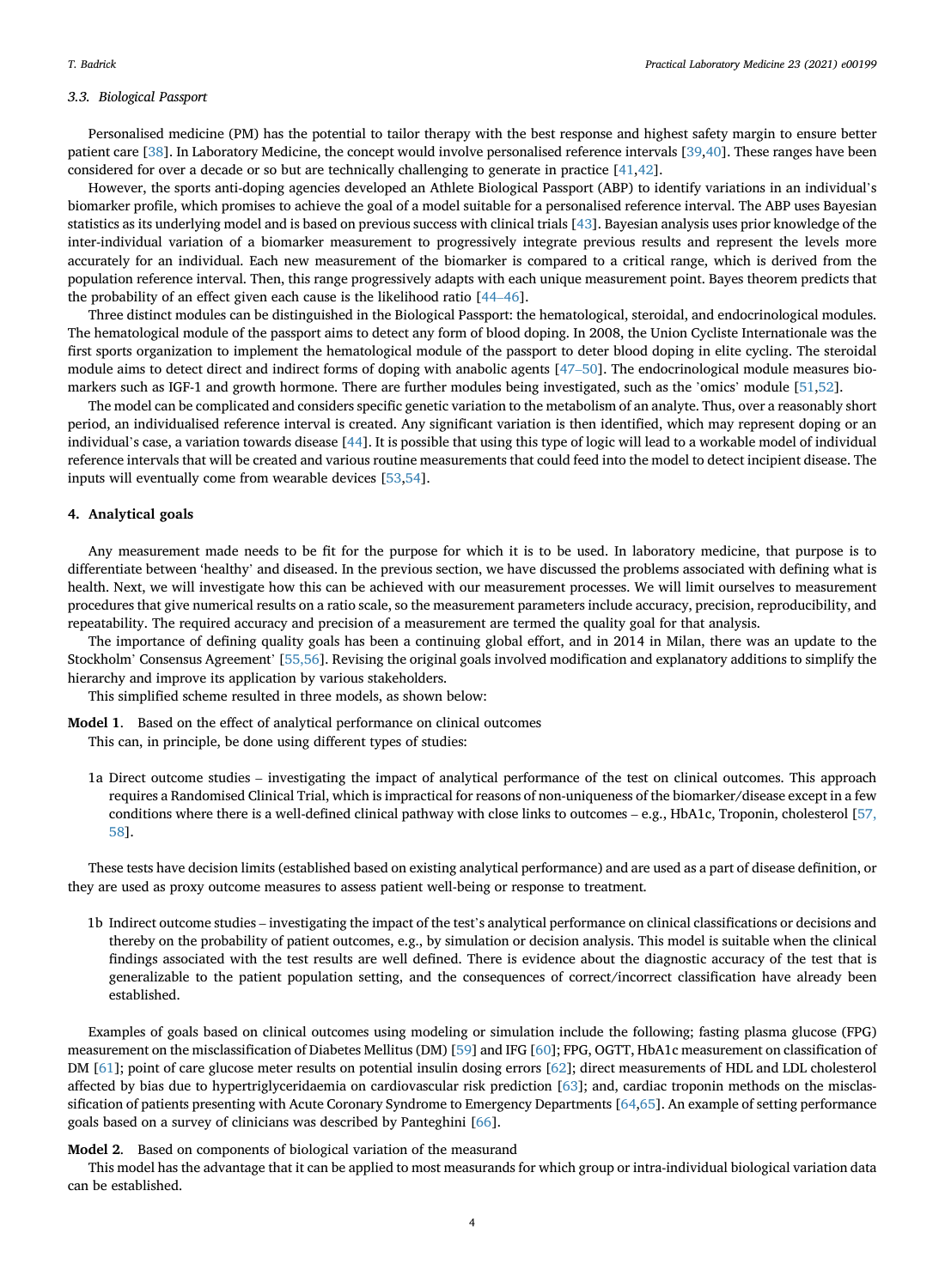#### Model 3. Based on state-of-the-art

State-of-the-art represents the highest analytical performance level achievable or achieved by a certain percentage of laboratories in an EQA scheme.

The highest goals are based on model 1, clinical outcome, which should be specifications based on decision levels and evaluation of tolerable false-positive (and false-negative) results. The problems with this approach include there are few tests have a definitive role in managing a specific.

Condition's clinical pathway and most laboratory tests are used for both diagnosis and monitoring disease, often in combination with other laboratory or medical tests. Thus the link between testing and health outcomes is indirect [[67\]](#page-12-15).

Thus, it is unlikely that clinical outcomes will be suitable to define performance goals for every measurand in every clinical situation. Therefore, the next best approach will be to use model 2, quality specifications derived from biological variation data. The principle behind this approach is to minimize the "signal-to-noise" ratio between analytical variation and the (natural) biological variation. Thus, analytical performance specifications based on biological variation are now broadly used in clinical chemistry, whereas in clinical guidelines, performance based on clinical criteria is, in most cases, preferred [[68,](#page-12-16)[69\]](#page-12-17).

Setting performance goals to improve analytical performance may not improve patient outcomes [\[70](#page-12-18)]. The best performing assay does not lead to clinical action or affect patient compliance with treatment [\[71\]](#page-12-19).

These specifications give the maximal total allowable variation in bias and precision, or the Total Allowable Error (TE), that will be tolerated before the assay will no longer be fit for the clinical purpose of identification of abnormal. We will discuss this concept next.

#### 4.1. Total (allowable) error

Total Allowable Error began in 1974 when Westgard et al. [[72\]](#page-12-20) described a model for formulating criteria that can be used to judge whether an analytical method has acceptable precision and accuracy. The 'total analytic error' was defined as the sum of random analytic error (RE) and systematic analytic error (SE), which is, in turn, the sum of proportional (PE) and constant error (CE). For each of these errors (RE, PE, and CE), and Total Error (TE =  $RE + CE + PE = RE + SE$ ), these authors devised an acceptable level of error ([Table 2\)](#page-4-0). This paper also describes how each of these components is calculated. An acceptable analytic error was defined to be 95% of acceptable medical error  $(E_A)$ . The acceptable medical error was not determined but seen to be the limiting value of the TE equation.

The model for the equation describing TE, however, became the linear sum of bias and stable precision (s), TE =  $B + z^*s$ , the z being the z-value corresponding to a defined one-sided confidence probability. This assumes that the TE is composed of maximum values of its components B, z, and s; there is a linear relationship between B and s [[73,](#page-12-21)[74\]](#page-12-22). However, this is not always the case. This equation'<sup>s</sup> significance is that it combined RE and SE for the first time, hence 'total'. The components SE and RE are determined from linear regression equations, a concept that flows into the TE equation structure, which is the sum of two parts.

One assumption is that the bias is unchanged over time, 'Systematic' implies a specific point in time. The bias here is estimated from the linear regression based on recovery experiments. The concept of bias was a relative one, bias from and existing method that may or may not be a reference method. As Klee [\[75](#page-12-23)] pointed out, bias depends on the time interval considered. Although bias should be removed when possible, bias is inevitably encountered in some circumstances, such as systematic differences between analyzers measuring the same analyte.

Related to TE is the concept of an Error Budget [\[73](#page-12-21)[,76](#page-12-24)], which has systematic and random error components shared within the analytical goal, i.e., within the specified tolerance between true concentration  $X_C$  and reported result  $X_R$  ([Fig. 1\)](#page-5-0) [\[77](#page-12-25)]. The sum of the errors must be less than the TE limit.

Krouwer [\[78](#page-12-26)] showed that the original approach for estimating TE using just precision and bias can give a misleading impression of assay performance because estimates of error from various individual sources (e.g., drift, bias) are generally not combined to give a picture of total error (i.e., the error that might be observed by a clinician). He suggested various models to estimate total analytical error, but these are impractical for most laboratories because of the resources needed to identify all his variables. An additional complication is that Krouwer's total error models require quantification of nonspecific interferences.

<span id="page-4-0"></span>

| Table 2                                   |  |
|-------------------------------------------|--|
| Performance criteria for analytic errors. |  |

| <b>Analytical Error</b> | Experiment                | Acceptable Error                                            |
|-------------------------|---------------------------|-------------------------------------------------------------|
| RE                      | Replicates                | $2*SD_{TI} < E_A$                                           |
| PE                      | Recovery                  | $ \%R_{(U \text{ or } L)} - 100 _{U} X_C < E_A$             |
| CE                      | Interference              | Bias   + $t^*(SD_d/\sqrt{N}) < E_A$                         |
| SE                      | Patient Comparison        | $ (a + bX_C \pm W) - X_C _C < E_A$                          |
| TE                      | Replicates and Comparison | $ (a + bX_C) - X_C  + \sqrt{\{(SD_{TU}\}^2 + W^2\}} < E_A)$ |

Abbreviations used in the Table. E<sub>A</sub> Acceptable medical error; X<sub>C</sub> concentration at critical decision level; SD<sub>TU</sub> analytical SD at upper 95% level; %R<sub>(U or</sub>  $_{L}$ ) %recovery at upper or lower recovery experiment; t is t-test level at  $p = 0.05$ ; W is the width of the confidence band; a, b is the intercept and slope from the regression of critical test concentration.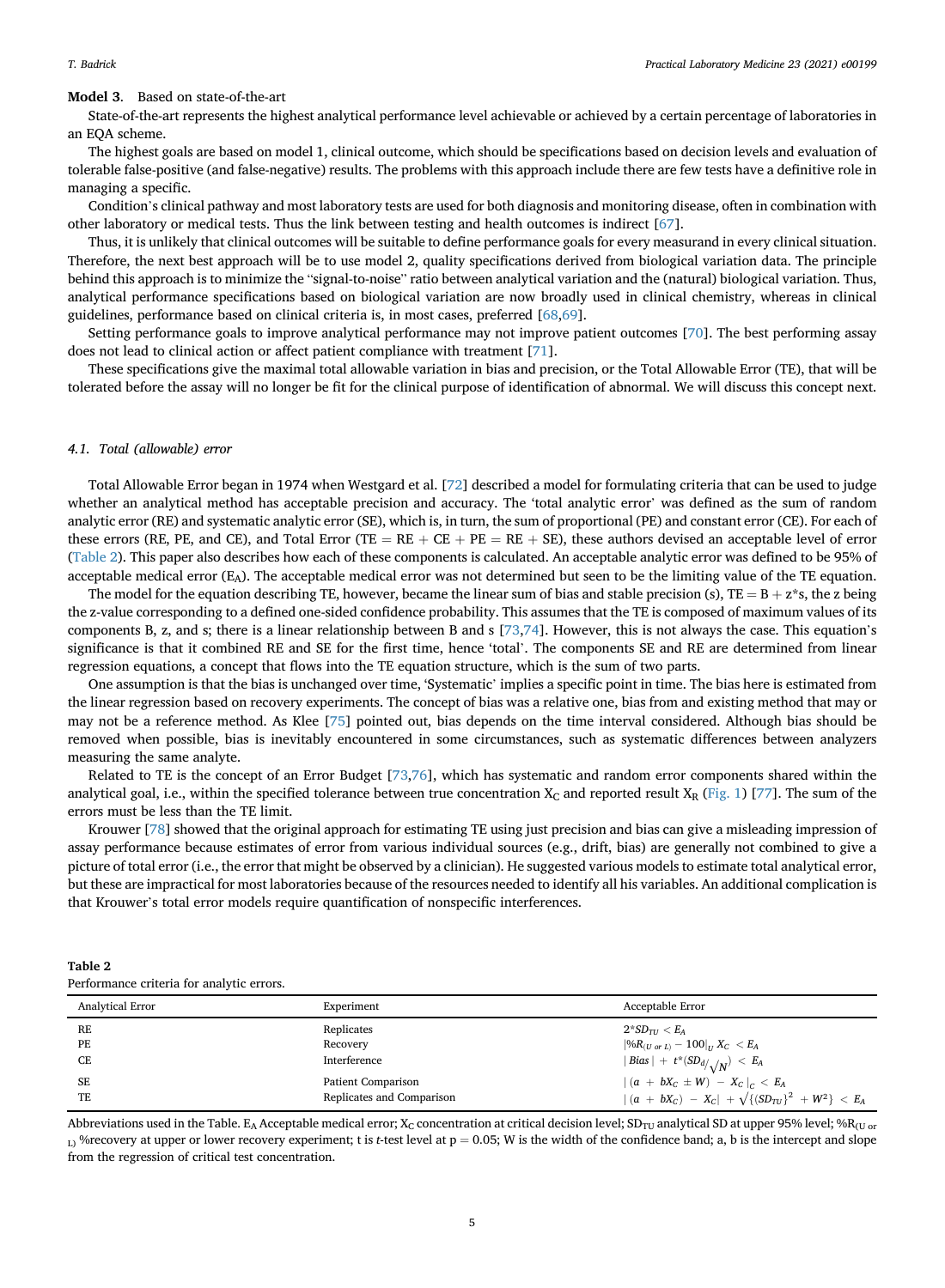<span id="page-5-0"></span>

Fig. 1. Representation of standard error budget components within an Analytical Goal.

Next, we will analyse the various assumptions in determining these two major components or the TE equation's bias and precision.

#### 4.2. Setting quality specifications for laboratory medicine based on biological variation

Determining Quality specifications using the BV components of within and between-subject variation, have been proposed by various professional groups [\[79](#page-12-27)–[82](#page-12-27)]. Specifically, BV's appearance in many laboratory medicine areas was driven by the Stockholm Consensus Conference and the Milan meetings, as described earlier. The Stockholm meeting produced a unified approach to a hierarchy of performance specifications, which was generally accepted by the laboratory medicine community, even though these different approaches had been discussed for many years [[83](#page-12-28)–[85\]](#page-12-28).

These meetings proposed that BV be used above 'state of the art' and professional opinion when setting performance specifications. Only data from clinical outcomes studies were superior when setting performance specifications. Note that the 'usual' source of 'state of the art' information was EQA programs. So EQA data was used to set performance goals, yet for most EQA programs, the 'target' values were not traceable. The realisation that performance specifications can be unified using BV for many different areas of measurement, including Reference Intervals and Clinical Decision Points, Method Evaluation, QC, and EQA performance limits then followed [\[56](#page-12-29), [86](#page-12-30)–[88\]](#page-12-30).

There were always simplifications; however, even though most biological distributions are log-Gaussian or non-Gaussian, a simple Gaussian distribution was used. However, this assumption has been challenged. The effect of different distributions on the calculation of intra-individual BV  $(CV<sub>l</sub>)$  has been investigated and shown to have a significant impact [[36\]](#page-11-30).

We will now deal with the derivation of the BV components of the TE equation.

#### 4.3. Quality specification for analytical precision

The idea of using a biological variation to set a limit on acceptable analytical precision was due in no small part to Tonks [\[89](#page-12-31)]. Using observations of the differences between 170 participating laboratories in a Canadian EQA scheme, he formulated their performance goals. empirically, Tonks stated that the allowable error, which was taken to be twice the CV<sub>a</sub>, should be:

$$
2 * CV_a = 0.25 * (Reference \, mean/Mean)
$$

Barnett [[90\]](#page-12-32) had suggested that desirable precision should be such that any analytical error did not significantly widen the normal range. This will be achieved he demonstrated if the  $S_A$  (analytical SD) does not exceed one-twelfth to one-twentieth of the normal range. If the  $S_A$  is one-twelfth of the normal range, it will widen that range by 5.4%, whereas if it is one-twentieth of the normal range, it will widen that range by 2%. These numbers were arbitrary but were based on the impact of misclassification of a patient's result relative to a reference interval [\[8,](#page-11-6)[91\]](#page-13-0).

Cotlove et al. [\[18\]](#page-11-14) described quality specifications for precision based on the idea that analytical precision should not affect the interpretation of results used to monitor patients rather than diagnosis, as used by Barnett. By looking at the impact of an analytical error in interpreting serial results in a patient, this group set performance goals using intra-individual variance  $(S_I^2)$  with the assumption that the analytical error influence would not change between measurements. They proposed that to minimize any artifactual increase in total variation  $S_T = \sqrt{(S_1^2 + S_4^2)}$ , the  $S_A = 0.5*S_I$ . They showed that above this level  $S_T$  increases by 40% or more if  $S_A \geq S_I$ .<br>Cetters at al. utilized what because the Reference Change Nelve (RCV) or Critical Difference

Cotlove et al. utilised what became the Reference Change Value (RCV) or Critical Difference concept [[92](#page-13-1)]. The RCV is defined to be what would be a significant change in results in a patient over two results, assuming there is no change in the analytical precision (or bias):

$$
RCV = z^* \sqrt{(S_I^2 + S_I^2)} = z^* \sqrt{2^* S_I}
$$
 (1)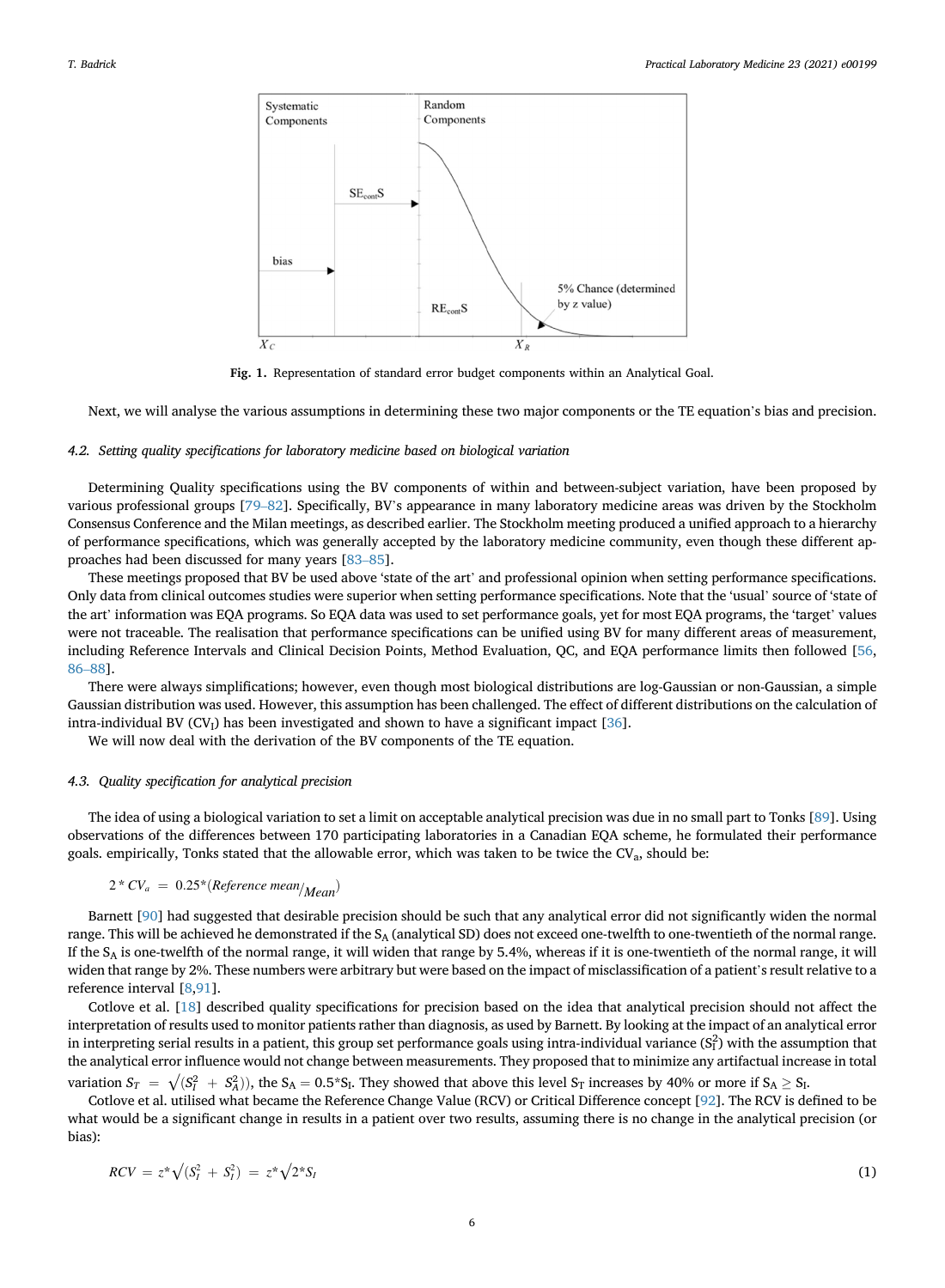If there is a change in the analytical system, we can add the two analytical errors in this equation: precision or bias. Adding analytical error  $S_A$  and bias B, too (1) yields:

$$
RCV = z^* \sqrt{(S_I^2 + S_A^2)}
$$
 (2)

Usually, the assumption is that there is no significant drift between the same analyte measurements on the same patient, but this may not be valid, mainly if the laboratory involved uses multiple instruments to measure the same measurand. There are some forms of patient-based quality assurance techniques used, such as delta checks, which seek to identify misidentification by comparing previous to the most recent results where a 'significant' difference is greater than the RCV [[93\]](#page-13-2). There have been many variations on the concept, but the value of this has been challenged because of the low detection sensitivity and widespread use of barcodes [[94](#page-13-3)–[97\]](#page-13-3).

Harris [\[37](#page-11-31)] investigated the impact of analytical precision on the misclassification of a patient using a reference interval, clinical decision point, or in the case of monitoring. He found that a decrease in the ratio of analytical precision to biological variation (inverse of normal signal to noise) of up to 50% leads to only a four percent improvement in overall variation  $(S_T)$ . This change in analytical precision produced only minor changes in clinical sensitivity and specificity. His investigation of the impact of analytical precision on monitoring a single patient also showed a limited influence with the CV<sub>A</sub>/CV<sub>B</sub> of <0.5. These findings provided theoretical support to the Barnett criterion [[37,](#page-11-31)[85](#page-12-33)].

Thus, the goal of analytical precision was set and validated. 'A striking feature is the fact that all of the individual approaches recommend numbers for analytical standard deviation near or equal to 0.5 times the biological standard deviation' [[98\]](#page-13-4).

#### 4.4. Allowable bias

The introduction of analytical bias can lead to an entire community's misclassification as the population of results moves relative to a fixed reference interval or decision point [[99](#page-13-5)]. Harris [\[85](#page-12-33)] expanded his earlier work to include the impact of bias by simply having a bias (B) in the goal,  $S_A \leq 0.5^*S_I$  became  $\{S_A^2 + B^2\} \leq 0.5^*S_I$ .<br>The approach to dopling with bias involves quantifying particles

The approach to dealing with bias involves quantifying patients' misclassification caused by the shift in patient results relative to the reference limits. This may be an unrecognised problem. When a clinical decision point is used, the laboratory must be using a method/ calibration which is traceable to the laboratory where the decision point was determined, which is not often the case [\[100\]](#page-13-6).

Gowans et al. [[101](#page-13-7)] used the reference interval (Gaussian) model generated using the guidelines of the Expert Panel on Theory of Reference Values of the International Federation for Clinical Chemistry [[102](#page-13-8)] as a starting point. Then, using known sample size, they calculated the effect of different confidence intervals ( $z = 0.8, 0.9, 0.95$  or 0.99) and sample sizes (10–10,000) on the percentage of the population outside mean  $\pm$  1.96\*SD, i.e. the reference limits. Incidentally, they found that above a sample size of 800, the confidence interval for the reference limits becomes negligible.

This confidence interval for 120 patients around each reference limit (upper and lower) becomes  $\pm$  0.25\*S<sub>B</sub>, where S<sub>B</sub> is the total biological standard deviation  $(S_B = \sqrt{S_f^2 + S_G^2}$ ), which can then converted into a maximal allowable bias subject with a 90%<br>confidence interval. The maximum accordable percentage of the population outside the limit for t confidence interval. The maximum acceptable percentage of the population outside the limit for the 0.90 confidence interval of each of the mean  $\pm$  1.96\*SD reference limits is 4.6% for a population sample size of 120. Based on this, the maximum acceptable precision, with no bias, is 0.6 of the total biological standard deviation, and the maximum acceptable bias, with no precision, is  $0.25*S_B$ .

This leads to 1.3 and 4.4%, respectively, of the population outside each (lower and upper respectively) reference limit. This was defined as an acceptable misclassification error, and hence any laboratory with a method bias less than this value could use the reference interval from the reference laboratory/method.

Stamm [\[103\]](#page-13-9), using a similar approach to Gowans, proposed that BV's ratio to analytical between-day precision should be  $\geq 2$ . If the BV is unknown, then the quotient Reference Interval/Analytical between-day precision should be  $\geq 8$ .

### 4.5. Combining bias and precision

The assumption so far has been to see the two components of error as not being related. Still, precision will also lead to patients' misclassification as the precision 'adds' to the total variance and widens the 'apparent' reference interval.

We assume that the same percentage of misclassified patients is acceptable and a linear relationship between the two errors. We can calculate the maximum bias and precision that will produce 4.4% of the population lying outside the reference limits. These values are  $0.275*CV_B$  for bias (when the precision is zero) and  $0.597*CV_B$  for the precision (when the bias is zero). Thus, TE in this model, is not a constant but varies from  $0.275^{\circ}$ CVB to  $z^*0.597^{\circ}$ CVB. With 4.4% the new upper limit of the distribution, the equivalent z-value becomes 1.68.

The EGE Lab Working Group combined these two errors, Cotlove's requirement for maximum allowable precision with Gowan'<sup>s</sup> maximum acceptable bias into a two-component linear model [\[104\]](#page-13-10). This was the worst case. In a broad review of analytical goals, Petersen and Horder [[105](#page-13-11)] reviewed the influence of changing bias and precision on reference intervals and decision limits. the signal underpinned Their approach to noise concept where the noise could be either controllable (diet, posture, biological cycles) or non-controllable (intra-individual variation) and they also combined the maximum bias and precision into a goal. The goal becomes;

$$
TE \leq \left| \pm \left\{ 1.65 \times (0.5 \times CV_I) + 0.25 \times \sqrt{(CV_I^2 + CV_G^2)} \right\} \right|
$$
\n(3)

The next step was to consider the inter-relationships between these two terms. With the same assumptions as Gowans et al. we have that [[106\]](#page-13-12):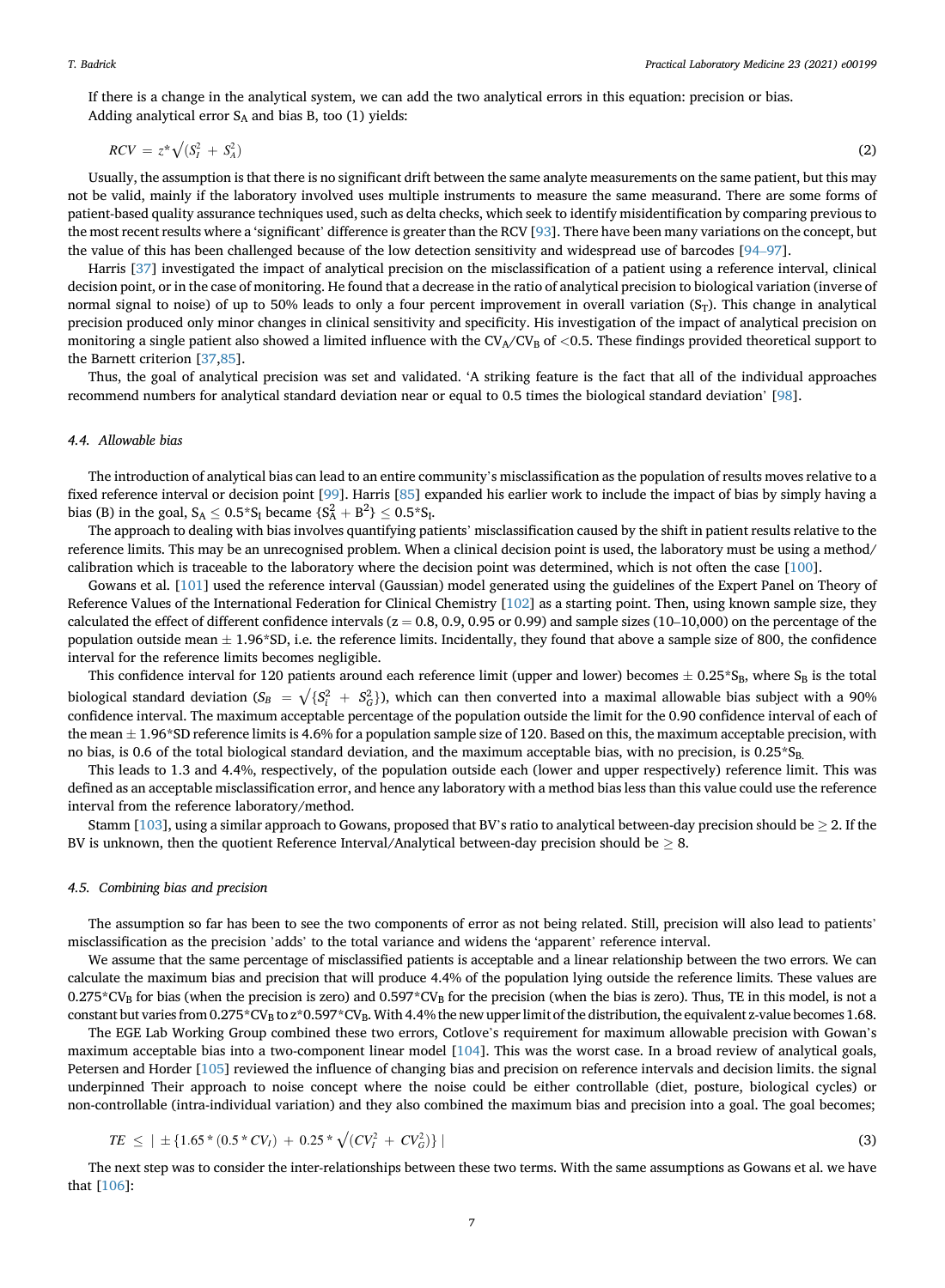$$
B = (1.96 + 0.25)^{*} \sqrt{(CV_{I}^{2} + CV_{G}^{2})} - 1.96^{*} \sqrt{(CV_{I}^{2} + CV_{G}^{2} + CV_{A}^{2})}
$$
\n(4)

The second component represents the dispersion of the population-based reference interval.

Petersen et al. [\[107\]](#page-13-13) compared the different approaches to combining the bias and precision concepts described above. Using a transformation to the axis  $B/CV_B$  versus  $CV_A/CV_B$  revealed the relationship between bias, precision, and BV more closely. Gowans' specifications for sharing common reference intervals become a cusp with a maximum at  $CV_A/CV_B$  of 0.5. The EGE Lab working group's model becomes a rectangular function when plotted on  $B/CV_B$  versus  $CV_A/CV_B$ . This plot did emphasize the impact of the ratio of  $CV<sub>I</sub>/CV<sub>B</sub>$ , which is the index of individuality described earlier. If the  $CV<sub>I</sub> = 0.7*CV<sub>B</sub>$ , then as an example, with a bias of zero, the desirable level for  $CV_A/CV_B$  is twice the level of when  $CV_I = 0.3*CV_B$ 

Note the use of both CV and SD in these calculations. CV allows the move to dimensionless formulae but does assume that the SD increases linearly with concentration to produce a constant CV [\[108\]](#page-13-14). Skendzel et al. [[109](#page-13-15)] described medically useful analytical coefficients of variation (CV<sub>A</sub>) were calculated in the following way for monitoring:  $CV_A$  = medically significant difference/<sub>1.65</sub>\*√2. Also,

Fraser et al. [\[79](#page-12-27)] described a general theory for the allowable analytical precision when patient monitoring is involved. They found that  $CV_A \leq \sqrt{\{[\Delta^2/\Delta^2 \times \mathbf{Z}^2] - CV_I^2\}}$  where  $\Delta$  is the significant clinical change as a percent.

## 4.6. Quality specification for external quality assurance

The Stockholm consensus's impact was that the EQA Organizers Working Group [\[98](#page-13-4)] looked at applying the TE concepts to EQA performance specifications. Their goal was to ensure that analytical performance did not influence clinical strategies, so suggestions for acceptable limits involved understanding the purpose for which the measurand was to be used. In the monitoring situation,  $S_A \leq 0.5*S_I$ (in the absence of unidirectional systematic changes), or  $\Delta SE \leq 0.33*S_I$  (when precision is negligible). For analytes that would be used for diagnostic testing B < 0.25\*S<sub>B</sub> (when precision is insignificant) and S<sub>A</sub> < 0.58\*S<sub>B</sub> (when bias is minor). However, as we saw earlier, the same analyte can be used for different purposes in different clinical situations.

Fraser and Petersen [[106](#page-13-12)] further proposed that is there was only a single determination of each EQA sample, the 95% acceptance range for each laboratory from the target value should be the sum of both values:

<span id="page-7-0"></span>95% acceptance range = target value 
$$
\pm [1.65 * (0.5CV_1) + 0.25 * \sqrt{(CV_1^2 + CV_G^2)}]
$$

$$
TE = 1.65*(0.5*CV_I) + 0.25*\sqrt{(CV_I^2 + CV_G^2)}
$$
\n(5)

Although the purpose of expression (5) was the application in EQA, it is used in other situations, such as selecting appropriate limits for conventional QC [\[110,](#page-13-16)[111](#page-13-17)].

#### 4.7. The three-level model

A problem with the general application of these analytical goals is that the available methods may not achieve the required precision and accuracy. For example, those measurands subject to tight homeostatic control (e.g. electrolytes) have a TE that produces minimal performance specifications. To allow for some flexibility, three acceptable precision and bias levels have been adopted [[16,](#page-11-12)[81\]](#page-12-34).

With the ratio of B to  $S_B$  at 0.25, the percentage of the population outside the upper and lowers reference limits moves from a symmetric 2.5% at both limits to 1.3 (at the lower end) and 4.4% (at the upper end), leading to an increase in the population outside the reference interval of 0.8% of the group. This equates to a rise of 0.8/5.0% or 16% misclassified. This precision level was called 'desirable' by Fraser et al. [\[81](#page-12-34)].

Using similar calculations, if B/SB becomes 0.375, then the percentages outside the lower and upper reference limits become 1.0% and 3.3%, leading to a 1.7/5.0 or 34% more misclassified above the reference limit. This level of bias was termed minimum performance.

Lastly, if  $B/S_B$  becomes 0.125, then the lower and upper reference limits become 1.8% and 3.3%, which causes a misclassification error of 2%. This was termed optimal performance.

The impact of different precision factors has also been considered. If the ratio of  $S_A/S_B$  is 0.5, the Tonks number, then an additional 12% of the variability is added to the TE function. This is termed desirable precision. With a ratio of  $S_A/S_B$  of 0.75, there is an increase in variability of 25% (minimal), whereas if  $S_A/S_B$  is 0.25, then only 3% (optimal) is added.

Typically a z value for 95% confidence interval is used. However, it can be increased to a 99% confidence interval in some instances, illustrating that all the components of this equation are variables [\[16\]](#page-11-12).

The Index of Individuality demonstrated that it is best to use intra-individual reference intervals for some measurands when setting performance goals for these same assays. Thus different specifications are suggested for screening, diagnosis, and monitoring. However, in practice, none of the plans may be unachievable by current state-of-the-art procedures.

#### 4.8. Oosterhuis and Sandberg model

Work continues on the development of a TE model (equation [\(5\)](#page-7-0)) to overcome some of the issues identified by Oosterhuis and Sandberg, including [[112\]](#page-13-18):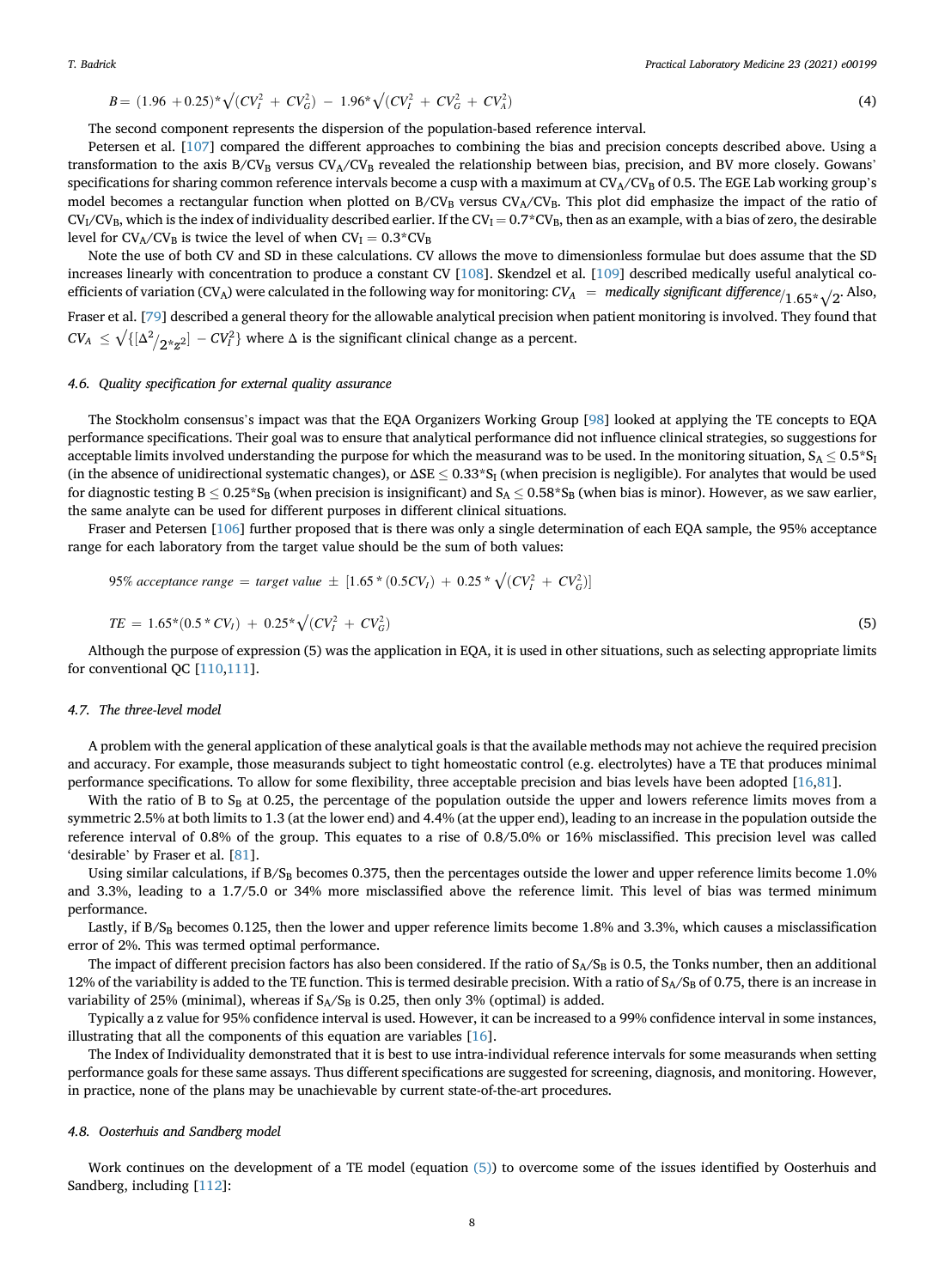- the bias term is applied in monitoring, although this expression had come from the diagnosis-based reference value model.
- Both the maxima of allowable bias and precision are used.

Their approach is based on the same principles but with an accurate calculation of reference limits or reference change values, which leads to more realistic goals for analytes with a high analytical variation relative to the biological variation. Mathematically, this model is an adaptation of Gowan's model and the reference change values' model. With the two underlying principles:

- 1. The model describes the maximum bias and precision allowable that still maintains the validity of reference values (or reference change values in case of monitoring).
- 2. The reference limits are defined by both biological and analytical variation.

A key difference is introducing a temporal aspect of the analytical variation,  $CV_{A0}$ , from the time (t = 0) the reference limits were determined or validated.

In the situation of diagnosis, the CV of the reference value is defined as:

$$
CV_{ref} = \sqrt{(CV_G^2 + CV_I^2 + CV_{AO}^2)}
$$

The actual (total) variation of test results in a reference population is based on biological variation and  $CV_A$  (CV actual analytical):

$$
CVtotal = \sqrt{(CVG2 + CVI2 + CVA2)}
$$

Using Gowan's criteria, a maximum of 4.6% of the test results outside a reference limit is considered acceptable.

By including CV<sub>A0</sub> in the model, it focuses on any increase in CV<sub>A</sub> relative to CV<sub>A0</sub>. The rise in CV<sub>A</sub> rather than the absolute value of CVA determines compliance with quality goals. This model also starts with a precision Gaussian distribution of  $CV = \sqrt{(CV_B^2 + CV_A^2)}$ to which is then added any additional analytical variation and bias. This contrasts with Gowan's model, where a Gaussian distribution is assumed with CV =  $CV_B$  with reference limits at the point where 2.5% of the results are outside the boundaries. Analytical variation (or analytical variation in combination with bias) is then added to the model with a limit of 4.6% test results outside the reference limits. Hence in this model, there is a 4.4% misclassification.

Thus, the model becomes for diagnosis:

$$
TE = 0.275 \times CV_{TO} + 1.65 \times CV_{AO}
$$
\n<sup>(6)</sup>

where  $CV_A = CV_{A0}$ 

$$
CV_{TO} = \sqrt{(CV_G^2 + CV_I^2 + CV_{AO}^2)} \text{ and Bias}_{max} = -1.68 \cdot CV_{TO} + 1.96 \cdot CV_{TO} = 0.275 \cdot CV_{TO}
$$

The bias sum terms come from the 2.5% and 4.4% limits of the Gaussian distribution.

#### 4.9. The variance model

The variance model uses squared components because this weighs outliers more heavily than data closer to the mean, and it prevents differences above the mean from canceling out those below.

There are two main models for the combination of random and systematic error based on variances:

- the classical variance model suggested by Harris is  $S_{total}^2 = S_{within-lab}^2 + |bias|^2$  [[85,](#page-12-33)[113](#page-13-19)], where s is the within-lab variation, and the local variation is expected by Harris is  $S_{total}^2 = S_{within-lab}^2 + |bias|^2$  [85,113], where s is the laboratory-bias term is considered as a random variable (between-laboratory variance) to combine the two concepts in a variance model. This model has mainly been used in relation to the description of within- and between-individual variation, whether for biological or analytical variation.
- The measurement uncertainty model introduced as an accreditation model (ISO 17025) and described by EURACHEM [\[114\]](#page-13-20) uses the variance model above to encompass the concepts of GUM (Guide to Uncertainty in measurement) [\[115\]](#page-13-21) by combining known and assumed uncertainties (type A and type B uncertainties). After the correction of all biases and introducing these corrections' uncertainties, these uncertainties – described as standard deviations or coefficients of variation – are combined as variances.

### 4.10. Problems with linear TE models

A fundamental problem in the estimation of analytical quality specifications is the combination of random and systematic errors. The nature of random errors is different from systematic errors, the former described by the standard deviation (or coefficients of variation), whereas the latter by differences (from defined target values). 'It would be logical to keep these two incommensurable concepts separated, but there are a considerable desire and pressure for creating such models [\[2\]](#page-11-1).

Bias is a problem with these models. The concept of the 'true value' has been abandoned in metrology. If an actual value cannot be known, TE cannot be estimated. We must use 'surrogate true values' to estimate TE, but the TE models do not appreciate bias estimation/ correction uncertainty. This has been addressed by Frenkel et al. [[116](#page-13-22)].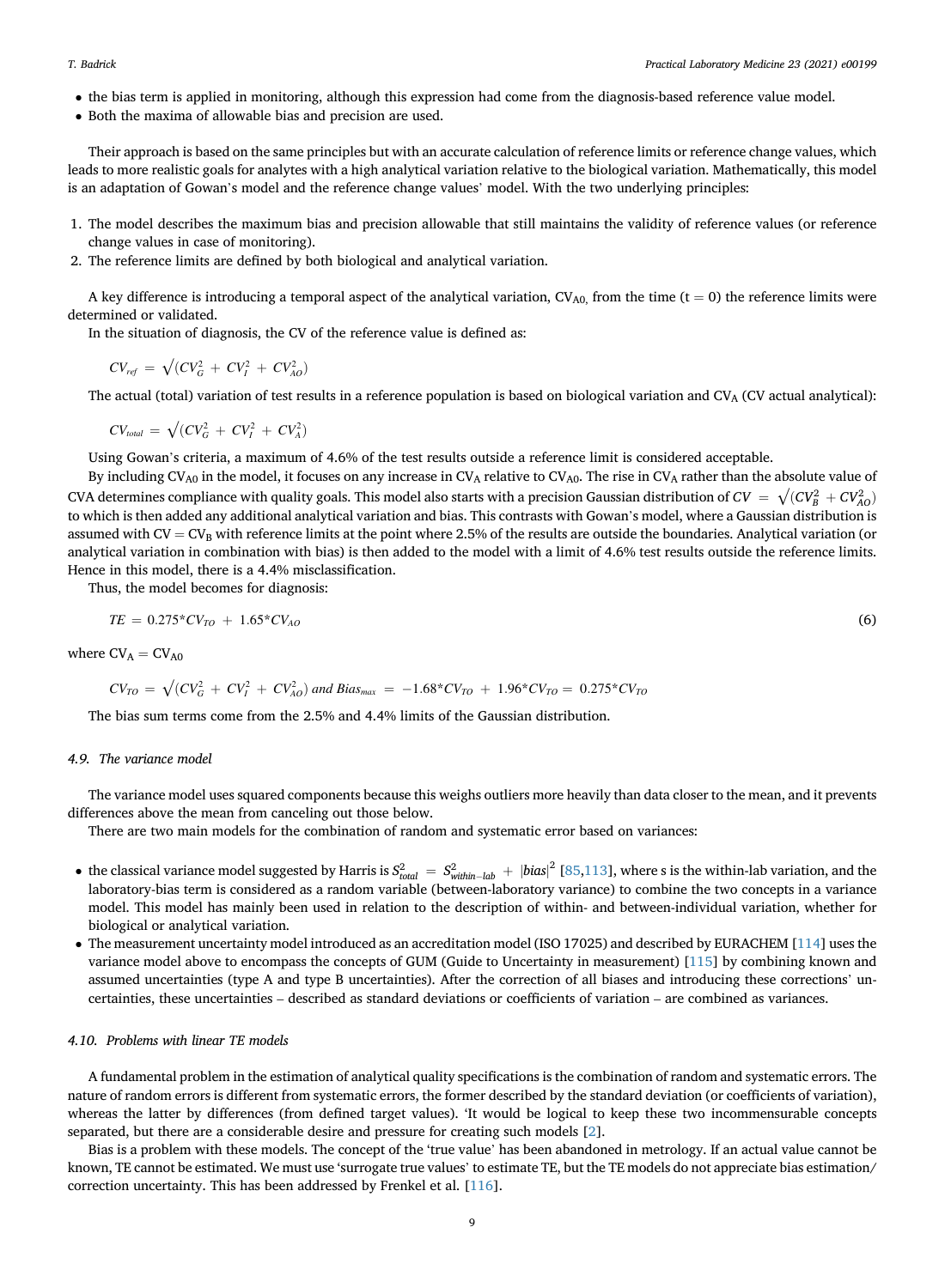#### 5. Quality control and external quality assurance

### 5.1. Sigma metrics

The sigma metric ( $\sigma = {TE - B}/SD_a$ ) has been used extensively in Industry and lately in laboratory medicine for comparing methods [\[117](#page-13-23)–[123](#page-13-23)]. Capability,  $Cp_a = TE/CV_a$  (equivalently  $TE/SD_a$ ), is an objective measure of an assay's ability to meet pre-defined (user) requirements. Clearly,  $Cp_a$  is the sigma metric when no bias is assumed. Note that the sigma metric is derived from the TE, so the sigma metric becomes a TE metric in a sense [[124](#page-13-24)].

In Industry, the sigma metric is data based on the original tolerance limits based on customer expectations, not a TE model. In the application of sigma to laboratory medicine, the concept has further been modified to include a bias term in the numerator, which can be problematic [[125](#page-13-25)–[128\]](#page-13-25). The assumption of zero bias is valid in many routine clinical chemistry tests. It is also in an EQA program if the result is compared to the method or group performance.

The sigma or Capability metric indicates the number of standard deviations of the process inside the analytical goals, so the higher the value, the better. Conventional QC relies on using manufactured control material and statistically-derived control rules to identify assay failure caused by a change in reagents, instrument settings, or calibrator change. The laboratory should select an appropriate QC algorithm to ensure good error detection of critical-sized shifts in performance. Where analytical precision is low relative to performance goals, good error detection is hard to achieve regardless of the QC algorithm used [[129](#page-13-26)]. There are algorithms available for selecting the 'best' QC rules and frequency of QC samples based on using sigma metrics [\[117,](#page-13-23)[130](#page-13-27)].

Any QC strategy aims to have well-defined QC rules, which will have at least a probability of error detection  $(P_{ed})$  of 0.9. Westgard and Westgard [[118\]](#page-13-28) have constructed sigma quality control assessment tools giving QC rules and QC sample frequencies for assays with  $Cp<sub>a</sub>$  of 4, 5, and 6 with a P<sub>ed</sub> of 0.9. Less capable assays require more complex sets of QC rules and a higher frequency of QC samples. The following are examples of some different rules for different capabilities [[130](#page-13-27)].

- CPs <4 multi-rule or  $1_{2.5s}$  with n = 4 QC samples per run (2, twice per shift)
- CPs 4–6 multi-rule or  $1_{2.5s}$  with n = 2 QC samples once per shift.
- CPs  $>6$  1<sub>3s</sub> rule with n = 2 QC samples once per shift.

#### 5.2. Patient based quality control (PBRTQC) and quality assurance

We will investigate the change in how QC and EQA are evolving to monitor changes in the patient population parameters directly. Now we will consider PBRTQC techniques. As stated above, QC in clinical chemistry evolved using proxy materials to identify out of control situations. It is noteworthy that, like sigma metrics to laboratory medicine, this was not the usual situation in Industry. The QC process would be to test the product to ensure it meets customer expectations. As analysers and methods become more reliable, laboratories tended to run fewer QC samples, sometimes as few as one per day (Rosenbaum et al., 2018). This increases the number of patient samples released before it becomes evident that a systematic error has occurred. With the demands on laboratories for high turnaround and large patient volumes, how labs may deal with failure and when they could or would repeat samples during the failure period are concerning [[131](#page-13-29)]. It is now more apparent that there are problems with conventional QC including non-commutability of the sample, non-Gaussian nature of the distribution of QC values, low cost, and insensitivity of the QC rules, particularly for assays with low sigma  $(\leq 4)$  [[132](#page-14-0)–[136\]](#page-14-0). The model that we have used for many years in QC is still based on the fact that there are three types of error systematic, random, and proportional, although the last is usually subsumed into the first [[72\]](#page-12-20). However, it is now apparent that this was an oversimplification and that errors can be hybrids of these; they don't follow this model at all [[137](#page-14-1)]. There are other problems with conventional quality control that go to the core of the approach, including its statistical basis [[132](#page-14-0)].

PBRTQC methods have been used since the seventies in hematology analysers. Still, there has been little uptake in clinical chemistry because of a lack of computing capacity or understanding of the laboratory's patient populations being served. As the capabilities of widely used middleware and analyser resident software have advanced, patient-based QC techniques are being adopted. The timing of these programs' availability is fortuitous as the consolidation of laboratories and a large number of screening tests performed on community patients leads to higher testing volumes that presumably represent a more stable population [\[133\]](#page-14-2).

PBRTQC methods use the population (or subpopulation after removal/exclusion of outliers) reference interval as the control limits [\[138,](#page-14-3)[139](#page-14-4)]. Other population-based parameters, such as standard deviation and percentage abnormal results, can be used to monitor assay performance [[140](#page-14-5)]. A form of PBRTQC using an average of delta has been proposed, which uses the population delta check average. But this requires a patient base with multiple retesting to work. Hence it is not suitable for a community setting [\[141\]](#page-14-6).

Given the relative infrequency of conventional QC events, an attractive feature about using patient results as part of a real-time QC strategy is the possibility of detecting out-of-control error conditions earlier than the next scheduled quality control specimen. While the amount of QC information in a single patient result may be relatively small, the amount of information continually grows with each additional patient sample that is tested. This is the interpretation of 'real-time.' Each result is adding to the information. There are some assays where PBRTQC will never be appropriate such as small volume, volatile population (pediatric or high number of abnormals (some hormone, tumour markers) [[138](#page-14-3)].

The other advantage of PBRTQC is that it is patient-centric. You are seeing changes in the clinical impact of erroneous patient results. Having a 3SD error in IQC does not tell us the clinical effect of the error until we retrospectively retest the samples in question or examine the data in some ways. PBRTQC allows us to see shifts in patient results.

For any QC strategy to be functional, there must be clear procedures for the laboratory technologist to follow in rerunning samples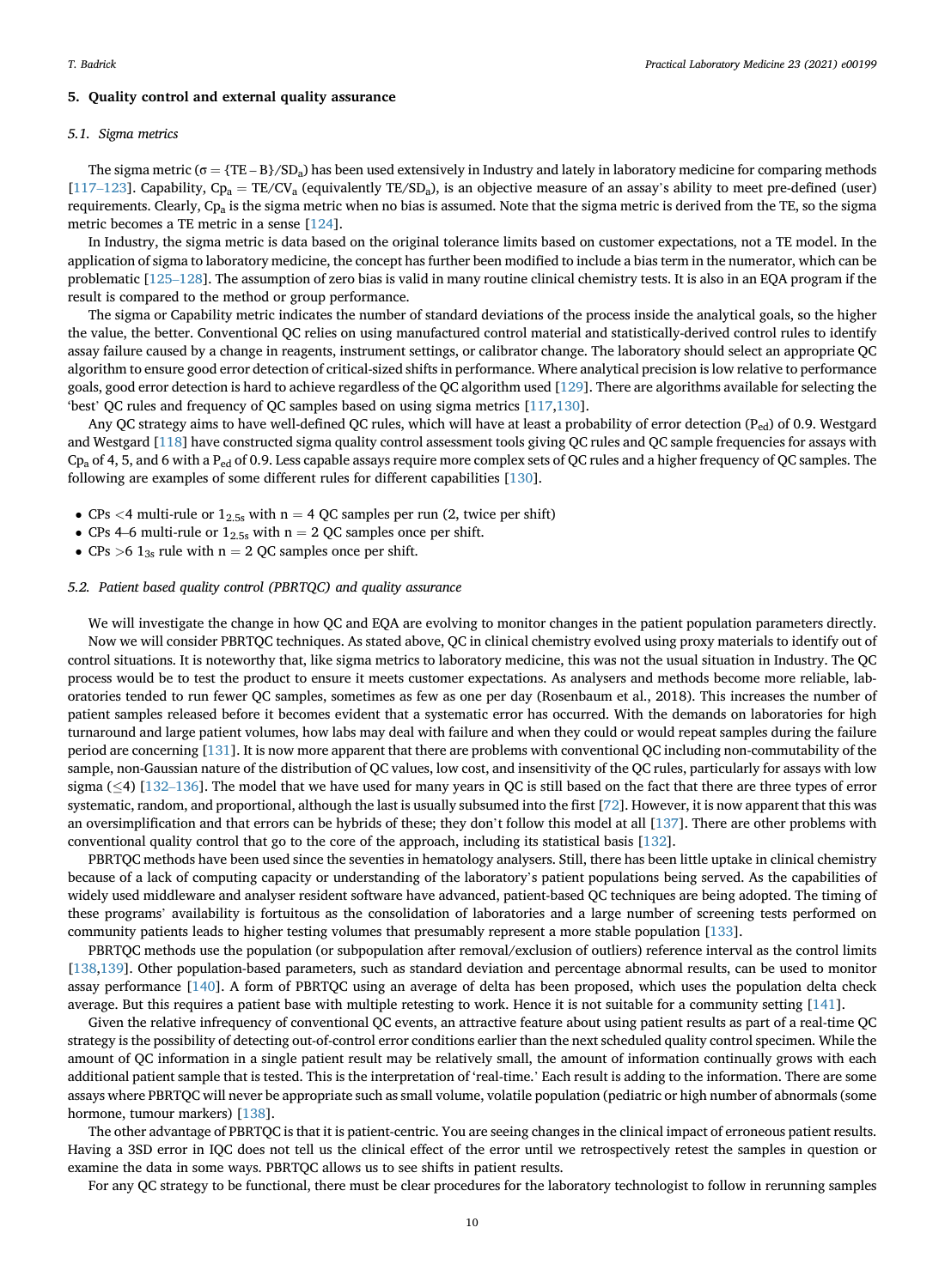and detect the point in the analytical run where the error becomes apparent. There is now growing awareness that the future of either conventional QC or a PBRTQC approach will involve more generous use of Artificial Intelligence to monitor the process and manage the analyser response to out of control situations, including troubleshooting, recalibration, and rerunning samples [\[138](#page-14-3),[142\]](#page-14-7).

#### 5.3. Patient-based external QA

Patient population-based parameters have also been used in external quality assurance. Thienpont et al. [[143](#page-14-8)–[145\]](#page-14-8) developed two online tools, 'Percentiler' and 'Flagger,' based on moving medians and population percentiles. 'Percentiler' monitors daily outpatient means/medians to reflect the stability/variation of performance at the individual laboratory level and its peer group. 'Flagger' monitors flagging of results against reference intervals or decision limits used in the individual laboratory, as well as at the peer group level. It is complementary to 'Percentiler' in that it directly translates the effect of analytical quality/(in)stability on flagging as surrogate medical decision making.

One of the EQA programs' key roles is to monitor IVD test stability across laboratories and peers/manufacturers, providing postmarket surveillance [[146\]](#page-14-9). Many of the problems of EQA are the same as QC, non-commutability of the sample, the inconsistency of acceptability criteria, and frequency of challenge [[147](#page-14-10)]. Using a patient-based sample approach will solve some of these problems.

### 6. Conclusion

This Review has described the increasing importance of the concepts of biological variation to clinical chemists. The idea of comparison to 'reference' is fundamental in measurement. For the biological measurands, that reference is the relevant patient population, a clinical decision point based on a trial or an individual patient's previous results. The idea of using biological variation to set quality goals was then realised for setting QC and EQA limits. The current phase of BV integration into practice is using PBRTQC and PBQA to detect a change in assay performance.

The progress from the idea of a 'normal range' and 'average man' to a biological passport to provide personalised reference intervals demonstrates the greater awareness of individual biological variation. Diagnosis and classification based on clinical decision points will always be an essential purpose of laboratory results, but in the future, monitoring of individuals during the 'well' phase of their lives will be the norm.

Throughout the study and application of biological variation and its use in defining acceptability has been a tension between empirical and model-based approaches, from Gaussian to nonparametric statistical approaches, from using very well defined 'healthy' to large patient populations, from linear models of bias and precision to uncertainty (variance) models. We see with QC, and EQA schemes move away from a model of elegant statistical process control to using patient data to detect the error, from model-based to big data. These changes occur because we have the volumes of patient data available, the computing capability to perform the necessary calculations, and a growing realisation that the models being used are too crude. It may be that just as the data-driven approach of using ANOVA on large patient data sets can identify intra-individual, intra-group, and analytical variation to be used for estimates of Biological Variation, the same data-based approach could be used for EQA and even QC.

We need data to develop better models, but all models will eventually fail. New data analysed at a deeper level cannot be understood using the existing model, as has always been the way [\[148\]](#page-14-11).

# Biological Variation

Understanding why it is so important?

# Funding sources

There was no funding of this work.

# Declaration of interest

There were no financial or personal interests that could affect this review.

# Permissions

There are no permissions required for the content of this review.

#### Author agreement

I was the sole author of this review.

#### Declaration of competing interest

There are no conflicts of Interest.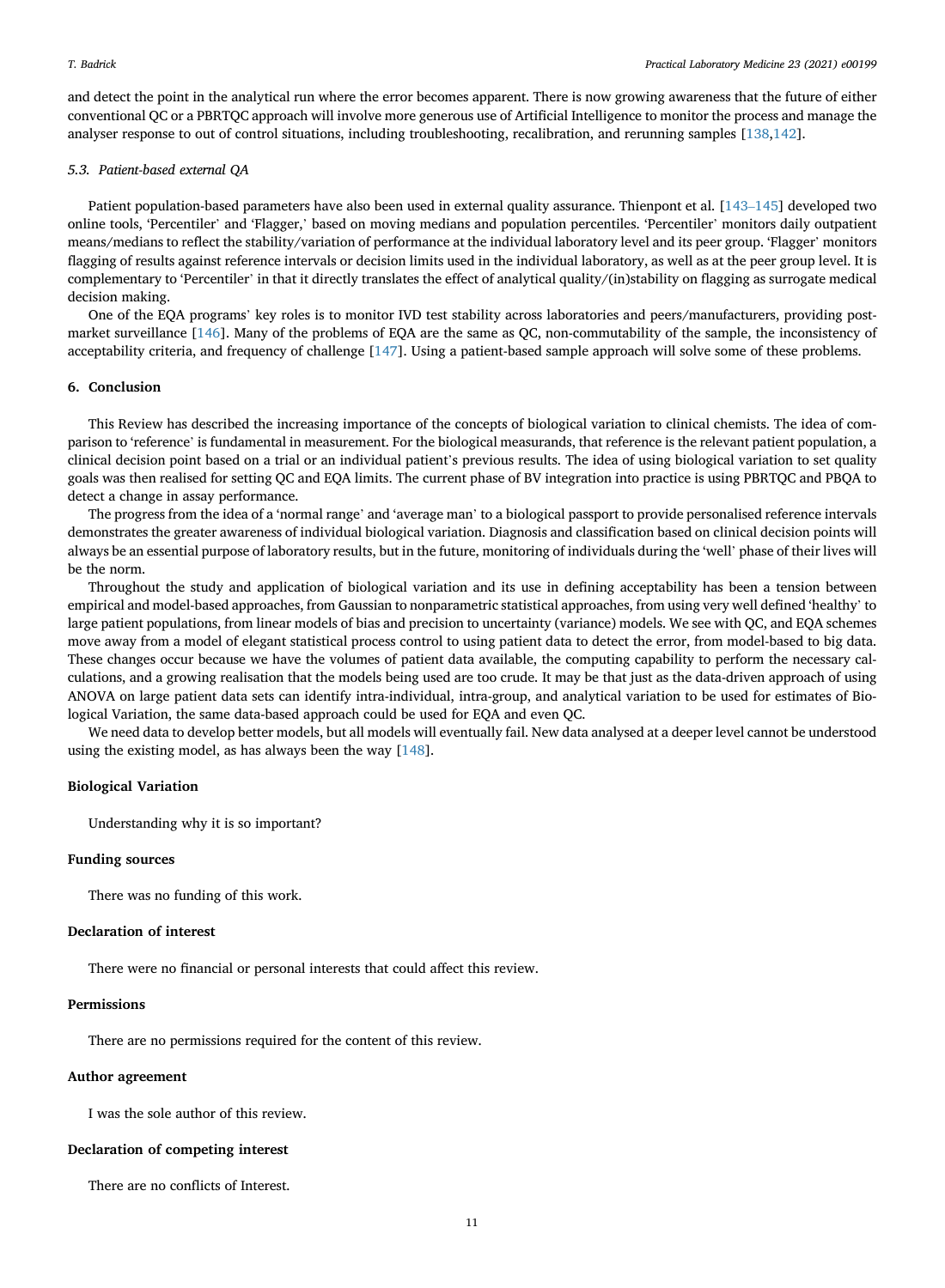#### References

- <span id="page-11-0"></span>[1] BIPM, JCGM 200:2008, International vocabulary of metrology - basic and general concepts and associated terms (VIM), Bipm (2008) 90, [https://doi.org/](https://doi.org/10.1016/0263-2241(85)90006-5) [10.1016/0263-2241\(85\)90006-5](https://doi.org/10.1016/0263-2241(85)90006-5).
- <span id="page-11-1"></span>[2] P.H. Petersen, Importance of the choice of assumptions and models in the estimation of analytical quality specifications, Accred Qual. Assur. 7 (2002) 488–493, <https://doi.org/10.1007/s00769-002-0523-6>.
- <span id="page-11-2"></span>[3] P.H. Petersen, C.G. Fraser, Strategies to set global analytical quality specifications in laboratory medicine: 10 years on from the Stockholm consensus conference, Accred Qual. Assur. 15 (2010) 323–330, <https://doi.org/10.1007/s00769-009-0630-8>.
- <span id="page-11-3"></span>[4] D. Burnett, F. Ceriotti, G. Cooper, C. Parvin, M. Plebani, J. Westgard, Collective opinion paper on findings of the 2009 convocation of experts on quality control, Clin. Chem. Lab. Med. 48 (2010) 41–52, [https://doi.org/10.1515/CCLM.2010.001.](https://doi.org/10.1515/CCLM.2010.001)
- <span id="page-11-4"></span>[5] [C. Fraser, P. Hyltoft Petersen, C. Ricos, R. Haeckel, Fraser, et al., Quality Speci](http://refhub.elsevier.com/S2352-5517(20)30162-1/sref5)fications for Imprecision and Inaccuracy Proposed Quality Specifications for the [Imprecision and Inaccuracy of Analytical Systems for Clinical Chemistry, vol. 1, 1992](http://refhub.elsevier.com/S2352-5517(20)30162-1/sref5).
- <span id="page-11-5"></span>[6] P. Hyltoft Petersen, P. Rustad, Prerequisites for establishing common reference intervals, Scand. J. Clin. Lab. Invest. 64 (2004) 285–292, [https://doi.org/](https://doi.org/10.1080/00365510410006298) [10.1080/00365510410006298](https://doi.org/10.1080/00365510410006298).
- [7] [P.L. Rustad, P. Felding, A. Lahti, Proposal for Guidelines to Establish Common Biological Reference Intervals in Large Geographical Areas for Biochemical](http://refhub.elsevier.com/S2352-5517(20)30162-1/sref7) [Quantities Measured Frequently in Serum and Plasma, 2004](http://refhub.elsevier.com/S2352-5517(20)30162-1/sref7).
- <span id="page-11-6"></span>[8] [M. Gallagher, L. Mobley, G. Klee, P. Schryver, The Impact of Calibration Error in Medical Decision Error, NIST, 2004](http://refhub.elsevier.com/S2352-5517(20)30162-1/sref8).
- <span id="page-11-7"></span>[9] R. Jansen, N. Jassam, A. Thomas, C. Perich, P. Fernandez-Calle, A.P. Faria, H. Correia, J.H. Barth, C. Weykamp, C. Cobbaert, M. Thelen, C. Ricos, A category 1 EQA scheme for comparison of laboratory performance and method performance: an international pilot study in the framework of the Calibration 2000 project, Clin. Chim. Acta 432 (2014) 90–98, [https://doi.org/10.1016/j.cca.2013.11.003.](https://doi.org/10.1016/j.cca.2013.11.003)
- <span id="page-11-8"></span>[10] C.G. Fraser, Test result variation and the quality of evidence-based clinical guidelines, Clin. Chim. Acta (2004) 19–24, [https://doi.org/10.1016/](https://doi.org/10.1016/j.cccn.2003.12.032) [j.cccn.2003.12.032.](https://doi.org/10.1016/j.cccn.2003.12.032)
- <span id="page-11-9"></span>[11] [C.G. Fraser, Biological Variation and Quality for POCT, 2001](http://refhub.elsevier.com/S2352-5517(20)30162-1/sref11).
- <span id="page-11-11"></span><span id="page-11-10"></span>[12] P.H. Petersen, Quality specifi[cations based on the analysis of effects of performance on clinical decision-making, Scand. J. Clin. Lab. Invest. 59 \(1999\) 517](http://refhub.elsevier.com/S2352-5517(20)30162-1/sref12)–[521.](http://refhub.elsevier.com/S2352-5517(20)30162-1/sref12) [13] [P. Hyltoft Petersen, S. Sandberg, C. Fraser, H. Goldschmidt, A model for setting analytical quality speci](http://refhub.elsevier.com/S2352-5517(20)30162-1/sref13)fications and design of control for measurements on the [ordinal scale, Clin. Chem. Lab. Med. 38 \(2000\) 545](http://refhub.elsevier.com/S2352-5517(20)30162-1/sref13)–[551.](http://refhub.elsevier.com/S2352-5517(20)30162-1/sref13)
- <span id="page-11-28"></span>[14] C.G. Fraser, Biological variation: a rapidly evolving aspect of laboratory medicine, J. Lab. Precis. Med. 2 (2017), [https://doi.org/10.21037/jlpm.2017.06.09,](https://doi.org/10.21037/jlpm.2017.06.09) <sup>35</sup>–35.
- <span id="page-11-26"></span>[15] [C. Ricos, C. Perich, J. Minchinela, V.](http://refhub.elsevier.com/S2352-5517(20)30162-1/sref15) Álvarez, M. Simón, C. Biosca, M. Domé[nech, P. Fern](http://refhub.elsevier.com/S2352-5517(20)30162-1/sref15)á[ndez, C. Jim](http://refhub.elsevier.com/S2352-5517(20)30162-1/sref15)é[nez, J. Garcia-Lario, F. Cava, Application of biological](http://refhub.elsevier.com/S2352-5517(20)30162-1/sref15) [variation](http://refhub.elsevier.com/S2352-5517(20)30162-1/sref15) – [a review, Biochem. Med. 19 \(2009\) 250](http://refhub.elsevier.com/S2352-5517(20)30162-1/sref15)–[259.](http://refhub.elsevier.com/S2352-5517(20)30162-1/sref15)
- <span id="page-11-12"></span>[16] [C.G. Fraser, Biological Variation: from Principles to Practice, AACC Press, Washington, 2001](http://refhub.elsevier.com/S2352-5517(20)30162-1/sref16).
- <span id="page-11-13"></span>[17] [C. Fraser, S. Sandberg, Tietz Textbook of Chemistry and Molecular Diagnostics - Chapter 7 Biological Variation, sixth ed., Elsevier, St Louis, 2018.](http://refhub.elsevier.com/S2352-5517(20)30162-1/sref17)
- <span id="page-11-14"></span>[18] E. Cotlove, E.K. Harris, G.Z. Williams, Biological and analytic components of variation in long-term studies of serum constituents in normal subjects III. Physiological and medical implications. <https://academic.oup.com/clinchem/article-abstract/16/12/1028/5679435>, 1970.
- <span id="page-11-15"></span>[19] E.K. Harris, P. Kanofsky, G. Shakarji, E. Cotlove, Biological and AnalyticComponentsof variationin long-TermStudiesof serum constituentsin Normal Subjects II. Estimating biological components of variation. [https://academic.oup.com/clinchem/article-abstract/16/12/1022/5679428,](https://academic.oup.com/clinchem/article-abstract/16/12/1022/5679428) 1970.
- <span id="page-11-16"></span>[20] [S. Stahl, The evolution of the normal distribution, Math. Mag. 79 \(2006\) 96](http://refhub.elsevier.com/S2352-5517(20)30162-1/sref20)–[113](http://refhub.elsevier.com/S2352-5517(20)30162-1/sref20).
- <span id="page-11-17"></span>[21] [E. Faerstein, W. Winkelstein, Adolphe quetelet: statistician and more, Epidemiology 23 \(2012\) 762.](http://refhub.elsevier.com/S2352-5517(20)30162-1/sref21)
- <span id="page-11-18"></span>[22] G. Eknoyan, Adolphe Quetelet (1796-1874) - the average man and indices of obesity, Nephrol. Dial. Transplant. 23 (2008) 47-51, [https://doi.org/10.1093/ndt/](https://doi.org/10.1093/ndt/gfm517) [gfm517.](https://doi.org/10.1093/ndt/gfm517)
- <span id="page-11-19"></span>[23] [H. Poincare, Thermodynamique, Georges Carre, Paris, 1892.](http://refhub.elsevier.com/S2352-5517(20)30162-1/sref23)
- <span id="page-11-20"></span>[24] E.A. Murphy, A scientific viewpoint on normalcy, Perspect. Biol. Med. 9 (1966) 333–348, [https://doi.org/10.1353/pbm.1966.0011.](https://doi.org/10.1353/pbm.1966.0011)
- <span id="page-11-21"></span>[25] M.B. Whyte, P. Kelly, The normal range: it is not normal and it is not a range, Postgrad. Med. 94 (2018) 613–616, [https://doi.org/10.1136/postgradmedj-2018-](https://doi.org/10.1136/postgradmedj-2018-135983) [135983.](https://doi.org/10.1136/postgradmedj-2018-135983)
- <span id="page-11-22"></span>[26] J. Hodnett, Profi[ciency Testing: we all do it - but what do the results mean? Lab. Med. 30 \(2018\) 316](http://refhub.elsevier.com/S2352-5517(20)30162-1/sref26)–[323](http://refhub.elsevier.com/S2352-5517(20)30162-1/sref26).
- <span id="page-11-23"></span>[27] [R. Grasbeck, Saris NE, establishment and use of normal values, Establ. Use Norm. Values. 26 \(1969\).](http://refhub.elsevier.com/S2352-5517(20)30162-1/sref27)
- <span id="page-11-24"></span>[28] R. Gräsbeck, The evolution of the reference value concept, Clin. Chem. Lab. Med. 42 (2004) 692–697. [http://nc.ibk.liu.se/nfkk/NORDKEM.](http://nc.ibk.liu.se/nfkk/NORDKEM)
- <span id="page-11-25"></span>[29] [J. Williams Roger, Biochemical Individuality: the Basis for the Genetrophic Concept, John Wiley and Sons, New York, 1956.](http://refhub.elsevier.com/S2352-5517(20)30162-1/sref29)
- <span id="page-11-27"></span>[30] C. Perich, J. Minchinela, C. Ricós, P. Fernández-Calle, V. Alvarez, M.V. Doménech, M. Simón, C. Biosca, B. Boned, J.V. García-Lario, F. Cava, P. FernándezFernández, C.G. Fraser, Biological variation database: structure and criteria used for generation and update, Clin. Chem. Lab. Med. 53 (2015) 299-305, [https://](https://doi.org/10.1515/cclm-2014-0739) [doi.org/10.1515/cclm-2014-0739.](https://doi.org/10.1515/cclm-2014-0739)
- [31] A. Coskun, F. Braga, A. Carobene, X. Tejedor Ganduxe, A.K. Aarsand, P. Fernandez-Calle, J. Díaz-Garzon Marco, W. Bartlett, N. Jonker, B. Aslan, J. Minchinela, B. Boned, E. Gonzalez-Lao, F. Marques-Garcia, C. Perich, C. Ricos, M. Simon, S. Sandberg, Systematic review and meta-analysis of within-subject and between subject biological variation estimates of 20 haematological parameters, Clin. Chem. Lab. Med. (2019), <https://doi.org/10.1515/cclm-2019-0658>.
- [32] C. Ricós, N. Iglesias, J.V. García-Lario, M. Simón, F. Cava, A. Hernández, C. Perich, J. Minchinela, V. Alvarez, M.V. Doménech, C.V. Jiménez, C. Biosca, R. Tena, Within-subject biological variation in disease: collated data and clinical consequences, Ann. Clin. Biochem. 44 (2007) 343-352, [https://doi.org/10.1258/](https://doi.org/10.1258/000456307780945633) [000456307780945633](https://doi.org/10.1258/000456307780945633).
- [33] [C. Ricos, V. Alvarez, F. Cava, J. Garcia-Lario, A. Hernandez, C. Jimenez, etal, Integration of data derived from biological variation into the quality management](http://refhub.elsevier.com/S2352-5517(20)30162-1/sref33) [system, Accred Qual. Assur. 9 \(2004\) 128](http://refhub.elsevier.com/S2352-5517(20)30162-1/sref33)–[131.](http://refhub.elsevier.com/S2352-5517(20)30162-1/sref33)
- [34] A. Carobene, Reliability of biological variation data available in an online database: need for improvement, in: Clin. Chem. Lab. Med, Walter de Gruyter GmbH, 2015, pp. 871–877, <https://doi.org/10.1515/cclm-2014-1133>.
- <span id="page-11-29"></span>[35] G.G. Fraser, E.K. Harris, Generation and application of data on biological variation in clinical chemistry, Crit. Rev. Clin. Lab Sci. 27 (1989) 409-437, [https://](https://doi.org/10.3109/10408368909106595) [doi.org/10.3109/10408368909106595.](https://doi.org/10.3109/10408368909106595)
- <span id="page-11-30"></span>[36] T. Røraas, B. Støve, P.H. Petersen, S. Sandberg, Biological variation: the effect of different distributions on estimated within-person variation and reference change values, Clin. Chem. 62 (2016) 725–736, <https://doi.org/10.1373/clinchem.2015.252296>.
- <span id="page-11-31"></span>[37] E.K. Harris, Effects of intra-and interindividual variation on the appropriate use of normal ranges, Clin. Chem. 12 (1974) 1535-1542. [https://academic.oup.](https://academic.oup.com/clinchem/article-abstract/20/12/1535/5677210) [com/clinchem/article-abstract/20/12/1535/5677210.](https://academic.oup.com/clinchem/article-abstract/20/12/1535/5677210)
- <span id="page-11-32"></span>[38] [F.R. Vogenberg, C.I. Barash, M. Pursel, Personalized Medicine - Part 1: Evolution and Development into Theranostics, vol. 35, P T, 2010](http://refhub.elsevier.com/S2352-5517(20)30162-1/sref38).
- <span id="page-11-33"></span>[39] M. Plebani, G. Lippi, Personalized (laboratory) medicine: a bridge to the future, Clin. Chem. Lab. Med. 51 (2013) 703–706, [https://doi.org/10.1515/cclm-2013-](https://doi.org/10.1515/cclm-2013-0021) [0021.](https://doi.org/10.1515/cclm-2013-0021)
- <span id="page-11-34"></span>[40] [K.A. Sikaris, Physiology and its importance for reference intervals, Clin. Biochem. Rev. 35 \(2014\) 3](http://refhub.elsevier.com/S2352-5517(20)30162-1/sref40)–[14](http://refhub.elsevier.com/S2352-5517(20)30162-1/sref40).
- <span id="page-11-35"></span>[41] M. Pusparum, G. Ertaylan, O. Thas, Computational Science – ICCS 2020 (2020) 334–347, <https://doi.org/10.1007/978-3-030-50423-6>, 12140.
- <span id="page-11-36"></span>[42] A. Coskun, M. Serteser, C. Cavusoglu, M. Kilercik, I. Unsal, A New Model to Determine the Personal Reference Interval of Tests in Laboratory Medicine: A Preliminary Study, MedRxiv, 2020, <https://doi.org/10.1101/2020.02.07.20020446>, 2020.02.07.
- <span id="page-11-37"></span>[43] D.A. Berry, Bayesian statistics and the efficiency and ethics of clinical trials, Stat. Sci. 19 (2004) 175–187, [https://doi.org/10.1214/088342304000000044.](https://doi.org/10.1214/088342304000000044)
- <span id="page-11-38"></span>[44] P.E. Sottas, N. Robinson, O. Rabin, M. Saugy, The athlete biological passport, Clin. Chem. 57 (2011) 969–976, [https://doi.org/10.1373/clinchem.2011.162271.](https://doi.org/10.1373/clinchem.2011.162271)
- [45] P.E. Sottas, N. Baume, C. Saudan, C. Schweizer, M. Kamber, M. Saugy, Bayesian detection of abnormal values in longitudinal biomarkers with an application to T/E ratio, Biostatistics 8 (2007) 285–296, [https://doi.org/10.1093/biostatistics/kxl009.](https://doi.org/10.1093/biostatistics/kxl009)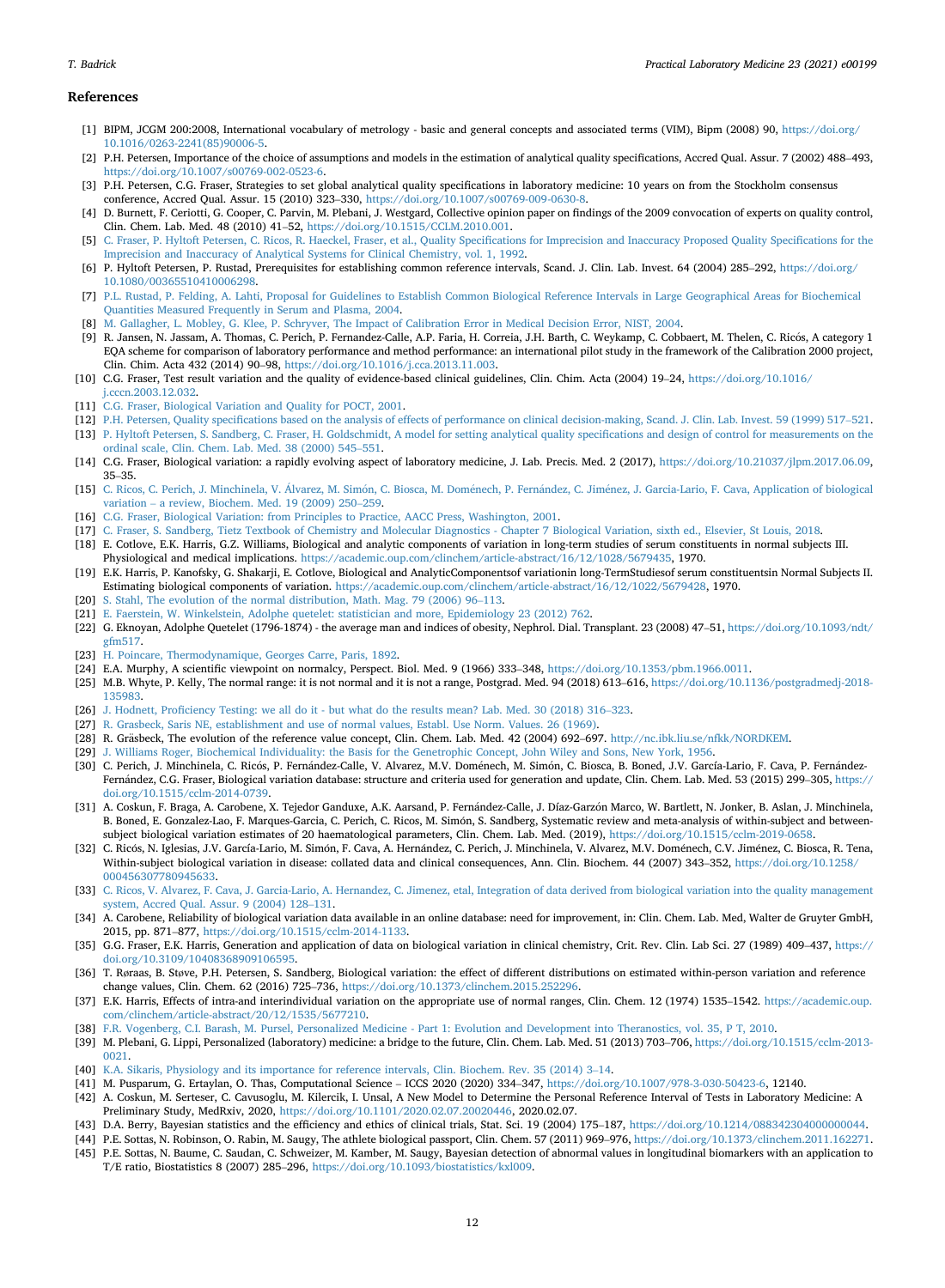- [46] N. Robinson, M. Saugy, A. Vernec, P.E. Sottas, The athlete biological passport: an effective tool in the fight against doping, Clin. Chem. 57 (2011) 830–832, [https://doi.org/10.1373/clinchem.2011.162107.](https://doi.org/10.1373/clinchem.2011.162107)
- <span id="page-12-0"></span>[47] P.E. Sottas, M. Saugy, C. Saudan, Endogenous steroid profiling in the athlete biological passport, Endocrinol Metab. Clin. N. Am. 39 (2010) 59–73, [https://](https://doi.org/10.1016/j.ecl.2009.11.003) [doi.org/10.1016/j.ecl.2009.11.003.](https://doi.org/10.1016/j.ecl.2009.11.003)
- [48] L.M. Lobigs, P.E. Sottas, P.C. Bourdon, Z. Nikolovski, M. El-Gingo, E. Varamenti, P. Peeling, B. Dawson, Y.O. Schumacher, A step towards removing plasma volume variance from the Athlete's Biological Passport: the use of biomarkers to describe vascular volumes from a simple blood test, Drug Test. Anal. 10 (2018) <sup>294</sup>–300, <https://doi.org/10.1002/dta.2219>.
- [49] P.E. Sottas, N. Robinson, S. Giraud, F. Taroni, M. Kamber, P. Mangin, M. Saugy, Statistical classification of abnormal blood profiles in athletes, Int. J. Biostat. 2 (2006), [https://doi.org/10.2202/1557-4679.1011.](https://doi.org/10.2202/1557-4679.1011)
- [50] P.E. Sottas, C. Saudan, C. Schweizer, N. Baume, P. Mangin, M. Saugy, From population- to subject-based limits of T/E ratio to detect testosterone abuse in elite sports, Forensic Sci. Int. 174 (2008) 166–172, <https://doi.org/10.1016/j.forsciint.2007.04.001>.
- <span id="page-12-1"></span>[51] M. Saugy, C. Lundby, N. Robinson, Monitoring of biological markers indicative of doping: the athlete biological passport, Br. J. Sports Med. 48 (2014) 827–832, [https://doi.org/10.1136/bjsports-2014-093512.](https://doi.org/10.1136/bjsports-2014-093512)
- <span id="page-12-2"></span>[52] A.R. Vernec, The athlete biological passport: an integral element of innovative strategies in antidoping, Br. J. Sports Med. 48 (2014) 817-819, [https://doi.org/](https://doi.org/10.1136/bjsports-2014-093560) [10.1136/bjsports-2014-093560.](https://doi.org/10.1136/bjsports-2014-093560)
- <span id="page-12-3"></span>[53] J. Tyler, S.W. Choi, M. Tewari, Real-time, personalized medicine through wearable sensors and dynamic predictive modeling: a new paradigm for clinical medicine, Curr. Opin. Struct. Biol. 20 (2020) 17–25, [https://doi.org/10.1016/j.coisb.2020.07.001.](https://doi.org/10.1016/j.coisb.2020.07.001)
- <span id="page-12-4"></span>[54] K. Guk, G. Han, J. Lim, K. Jeong, T. Kang, E.K. Lim, J. Jung, Evolution of wearable devices with real-time disease monitoring for personalized healthcare, Nanomaterials 9 (2019) 1–23, <https://doi.org/10.3390/nano9060813>.
- <span id="page-12-5"></span>[55] M. Panteghini, F. Ceriotti, G. Jones, W. Oosterhuis, M. Plebani, S. Sandberg, Strategies to define performance specifications in laboratory medicine: 3 years on from the Milan Strategic Conference, Clin. Chem. Lab. Med. 55 (2017) 1849–1856, [https://doi.org/10.1515/cclm-2017-0772.](https://doi.org/10.1515/cclm-2017-0772)
- <span id="page-12-29"></span>[56] S. Sandberg, C.G. Fraser, A.R. Horvath, R. Jansen, G. Jones, W. Oosterhuis, P.H. Petersen, H. Schimmel, K. Sikaris, M. Panteghini, Defining analytical performance specifications: consensus statement from the 1st strategic conference of the European Federation of clinical chemistry and laboratory medicine, in: Clin. Chem. Lab. Med, Walter de Gruyter GmbH, 2015, pp. 833–835, [https://doi.org/10.1515/cclm-2015-0067.](https://doi.org/10.1515/cclm-2015-0067)
- <span id="page-12-6"></span>[57] S. Lord, L. Irwig, R. Simes, When is measuring sensitivity and specificity suffi[cient to evaluate a diagnostic test, and when do we need randomized trials? Ann.](http://refhub.elsevier.com/S2352-5517(20)30162-1/sref57) [Intern. Med. 144 \(2006\) 850](http://refhub.elsevier.com/S2352-5517(20)30162-1/sref57)–[855](http://refhub.elsevier.com/S2352-5517(20)30162-1/sref57).
- [58] A.R. Horvath, S.J. Lord, A. StJohn, S. Sandberg, C.M. Cobbaert, S. Lorenz, P.J. Monaghan, W.D.J. Verhagen-Kamerbeek, C. Ebert, P.M.M. Bossuyt, From biomarkers to medical tests: the changing landscape of test evaluation, Clin. Chim. Acta 427 (2014) 49–57, <https://doi.org/10.1016/j.cca.2013.09.018>.
- <span id="page-12-7"></span>[59] H. Petersen, L. Jø[rgensen, I. Brandslund, N. Olivarius, M. Stahl, Consequences of bias and imprecision in measurements of glucose and hba1c for the diagnosis](http://refhub.elsevier.com/S2352-5517(20)30162-1/sref59) [and prognosis of diabetes mellitus, Scand. J. Clin. Lab. Investig. Suppl. 240 \(2005\) 51](http://refhub.elsevier.com/S2352-5517(20)30162-1/sref59)–[60.](http://refhub.elsevier.com/S2352-5517(20)30162-1/sref59)
- <span id="page-12-8"></span>[60] S. Pasqualetti, F. Braga, M. Panteghini, Pre-analytical and analytical aspects affecting clinical reliability of plasma glucose results, Clin. Biochem. 50 (2017) <sup>587</sup>–594, [https://doi.org/10.1016/j.clinbiochem.2017.03.009.](https://doi.org/10.1016/j.clinbiochem.2017.03.009)
- <span id="page-12-9"></span>[61] J.H. Chai, S. Ma, D. Heng, J. Yoong, W.Y. Lim, S.A. Toh, T.P. Loh, Impact of analytical and biological variations on classification of diabetes using fasting plasma glucose, oral glucose tolerance test and HbA1c, Sci. Rep. 7 (2017), [https://doi.org/10.1038/s41598-017-14172-8.](https://doi.org/10.1038/s41598-017-14172-8)
- <span id="page-12-10"></span>[62] [B. Karon, J. Boyd, G. Klee, Glucose meter performance criteria for tight gycemic control estimated by simulation modeling, Clin. Chem. 56 \(2010\) 1091](http://refhub.elsevier.com/S2352-5517(20)30162-1/sref62)–[1097.](http://refhub.elsevier.com/S2352-5517(20)30162-1/sref62)
- <span id="page-12-11"></span>[63] M.R. Langlois, M.J. Chapman, C. Cobbaert, S. Mora, A.T. Remaley, E. Ros, G.F. Watts, J. Boren, H. Baum, E. Bruckert, A. Catapano, O.S. Descamps, A. Von Eckardstein, P.R. Kamstrup, G. Kolovou, F. Kronenberg, A. Langsted, K. Pulkki, N. Rifai, G. Sypniewska, O. Wiklund, B.G. Nordestgaard, Quantifying atherogenic lipoproteins: current and future challenges in the era of personalized medicine and very low concentrations of ldl cholesterol. a consensus statement from EAS and EFLM, Clin. Chem. 64 (2018) 1006–1033, <https://doi.org/10.1373/clinchem.2018.287037>.
- <span id="page-12-12"></span>[64] [A. Lyon, P. Kavsak, O. Lyon, A. Worster, M. Lyon, Simulation models of misclassi](http://refhub.elsevier.com/S2352-5517(20)30162-1/sref64)fication error for single thresholds of high-sensitivity cardiac troponin I due to [assay bias and imprecision, Clin. Chem. 63 \(2017\) 585](http://refhub.elsevier.com/S2352-5517(20)30162-1/sref64)–[592](http://refhub.elsevier.com/S2352-5517(20)30162-1/sref64).
- <span id="page-12-13"></span>[65] [P. Sheehan, J. Blennerhassett, S. Vasikaran, Decision limit for troponin I and assay performance, Ann. Clin. Biochem. 39 \(2002\) 231](http://refhub.elsevier.com/S2352-5517(20)30162-1/sref65)–[236](http://refhub.elsevier.com/S2352-5517(20)30162-1/sref65).
- <span id="page-12-14"></span>[66] [M. Panteghini, Laboratory and Clinical Issues Affecting the Measurement and Reporting of Cardiac Troponins: A Guide for Clinical Laboratories. Chapter 8:](http://refhub.elsevier.com/S2352-5517(20)30162-1/sref66) [Quality Requirements for Troponin Assays - an Overview, Australian Assoociation of Clinical Biochemists, Sydney, 2012](http://refhub.elsevier.com/S2352-5517(20)30162-1/sref66).
- <span id="page-12-15"></span>[67] L.P. Staub, S.J. Lord, R.J. Simes, S. Dyer, N. Houssami, R.Y.M. Chen, L. Irwig, Using patient management as a surrogate for patient health outcomes in diagnostic test evaluation, BMC Med. Res. Methodol. 12 (2012), <https://doi.org/10.1186/1471-2288-12-12>.
- <span id="page-12-16"></span>[68] [J. Boyd, D. Bruns, Performance requirements for glucose assays in intensive care units, Clin. Chem. 60 \(2014\) 1463](http://refhub.elsevier.com/S2352-5517(20)30162-1/sref68)–[1465.](http://refhub.elsevier.com/S2352-5517(20)30162-1/sref68)
- <span id="page-12-17"></span>[69] [D. Bruns, Laboratory related outcomes in healthcare, Clin. Chem. 47 \(2001\) 1547](http://refhub.elsevier.com/S2352-5517(20)30162-1/sref69)–[1552.](http://refhub.elsevier.com/S2352-5517(20)30162-1/sref69)
- <span id="page-12-18"></span>[70] T.D. Christensen, Doctor OF medical science Danish medical bulletin, Dan. Med. Bull. 58 (2011). [http://www.sst.dk.](http://www.sst.dk)
- <span id="page-12-19"></span>[71] A.R. Horvath, P.M.M. Bossuyt, S. Sandberg, A.S. John, P.J. Monaghan, W.D.J. Verhagen-Kamerbeek, L. Lennartz, C.M. Cobbaert, C. Ebert, S.J. Lord, Setting analytical performance specifications based on outcome studies - is it possible?, in: Clin. Chem. Lab. Med Walter de Gruyter GmbH, 2015, pp. 841–848, [https://](https://doi.org/10.1515/cclm-2015-0214) [doi.org/10.1515/cclm-2015-0214.](https://doi.org/10.1515/cclm-2015-0214)
- <span id="page-12-20"></span>[72] J.0 Westgard, R.N. Carey, S. Wold, Criteria for judging precision and accuracy in method development and evaluation. [https://academic.oup.com/clinchem/](https://academic.oup.com/clinchem/article-abstract/20/7/825/5677071) [article-abstract/20/7/825/5677071](https://academic.oup.com/clinchem/article-abstract/20/7/825/5677071), 1974.
- <span id="page-12-21"></span>[73] [J. Westgard, Error budgets for quality management: practical tools for planning and assuring the analytical quality of testing processes, Clin. Lab. Manag. Rev.](http://refhub.elsevier.com/S2352-5517(20)30162-1/sref73) Offi[c. Publ. 10 \(1996\) 377](http://refhub.elsevier.com/S2352-5517(20)30162-1/sref73)–[384.](http://refhub.elsevier.com/S2352-5517(20)30162-1/sref73)
- <span id="page-12-22"></span>[74] [J. Westgard, S. Westgard, Total analytic error; from concept to application, Clin. Lab. News. \(2013\) 1](http://refhub.elsevier.com/S2352-5517(20)30162-1/sref74)–[6](http://refhub.elsevier.com/S2352-5517(20)30162-1/sref74).
- <span id="page-12-24"></span><span id="page-12-23"></span>[75] [G. Klee, Tolerance limits for short-term analytical bias and analytical imprecision derived from clinical assay speci](http://refhub.elsevier.com/S2352-5517(20)30162-1/sref75)ficity, Clin. Chjemistry. 39 (1993) 1514–[1518.](http://refhub.elsevier.com/S2352-5517(20)30162-1/sref75) [76] A.K. Stroobants, H.M.J. Goldschmidt, M. Plebani, Error budget calculations in laboratory medicine: linking the concepts of biological variation and allowable
- <span id="page-12-25"></span>medical errors, in: Clin. Chim. Acta, Elsevier, 2003, pp. 169–176, [https://doi.org/10.1016/S0009-8981\(03\)00181-5](https://doi.org/10.1016/S0009-8981(03)00181-5). [77] M. Mackay, G. Hegedus, T. Badrick, Assay stability, the missing component of the error budget, Clin. Biochem. 50 (2017) 1136–1144, [https://doi.org/10.1016/](https://doi.org/10.1016/j.clinbiochem.2017.07.004)
- <span id="page-12-26"></span>[j.clinbiochem.2017.07.004.](https://doi.org/10.1016/j.clinbiochem.2017.07.004) [78] J.S. Krouwer, Setting performance goals and evaluating total analytical error for diagnostic assays. [https://academic.oup.com/clinchem/article-abstract/48/6/](https://academic.oup.com/clinchem/article-abstract/48/6/919/5641700) [919/5641700](https://academic.oup.com/clinchem/article-abstract/48/6/919/5641700), 2002.
- <span id="page-12-27"></span>[79] C.G. Fraser, P. Hyltoft Petersen, M. Lytken, Setting analytical goals for random analytical situations, Clin. Chem. 36 (1990) 1625. [https://academic.oup.com/](https://academic.oup.com/clinchem/article-abstract/36/9/1625/5648682) [clinchem/article-abstract/36/9/1625/5648682](https://academic.oup.com/clinchem/article-abstract/36/9/1625/5648682).
- [80] [C.G. Fraser, H. Petersen, The Importance of Imprecision, 1991.](http://refhub.elsevier.com/S2352-5517(20)30162-1/sref80)
- <span id="page-12-34"></span>[81] [C.G. Fraser, H. Petersen, J.-C. Libeer, C. Ricosl, Proposals for Setting Generally Applicable Quality Goals Solely Based on Biology, 1997.](http://refhub.elsevier.com/S2352-5517(20)30162-1/sref81)
- [82] C. Fraser, P. Petersen, Analytical performance characteristics should Be judged against objective quality specifications, Clin. Chem. 45 (1999) 321–323. [https://](https://academic.oup.com/clinchem/article/45/3/321/5643020) [academic.oup.com/clinchem/article/45/3/321/5643020.](https://academic.oup.com/clinchem/article/45/3/321/5643020)
- <span id="page-12-28"></span>[83] [F. Elevitch, R. Barnett, K. Boroviczeny, Analytical goals in clinical chemistry: their relationship to medical care, Am. J. Clin. Pathol. 71 \(1979\) 624](http://refhub.elsevier.com/S2352-5517(20)30162-1/sref83)–[630.](http://refhub.elsevier.com/S2352-5517(20)30162-1/sref83)
- [84] [K. Linnet, A review on the methodology for assessing diagnostic tests, Clin. Chem. 34 \(1988\) 1379](http://refhub.elsevier.com/S2352-5517(20)30162-1/sref84)–[1386.](http://refhub.elsevier.com/S2352-5517(20)30162-1/sref84)
- <span id="page-12-33"></span>[85] [E.K. Harris, Statistical principles underlying analytic goal-setting in clinical chemistry, Am. J. Clin. Pathol. 72 \(1979\) 374](http://refhub.elsevier.com/S2352-5517(20)30162-1/sref85)–[382](http://refhub.elsevier.com/S2352-5517(20)30162-1/sref85).
- <span id="page-12-30"></span>[86] G.R. Jones, K. Sikaris, J. Gill, G. Jones, Commentary "Allowable Limits of Performance" [for External Quality Assurance Programs-An Approach to Application of](http://refhub.elsevier.com/S2352-5517(20)30162-1/sref86) [the Stockholm Criteria by the RCPA Quality Assurance Programs, 2012](http://refhub.elsevier.com/S2352-5517(20)30162-1/sref86).
- [87] K. Sikaris, Application of the Stockholm Hierarchy to Defi[ning the Quality of Reference Intervals and Clinical Decision Limits, 2012](http://refhub.elsevier.com/S2352-5517(20)30162-1/sref87).
- [88] [C. Fraser, The 1999 Stockholm Consensus Conference on quality speci](http://refhub.elsevier.com/S2352-5517(20)30162-1/sref88)fications in laboratory medicine, Clin. Chem. Lab. Med. 53 (2015) 837–[840](http://refhub.elsevier.com/S2352-5517(20)30162-1/sref88).
- <span id="page-12-31"></span>[89] [D.B. Tonks, A study of the accuracy and precision of clinical chemistry determinations in 170 Canadian laboratories, Clin. Chem. 9 \(1963\) 217](http://refhub.elsevier.com/S2352-5517(20)30162-1/sref89)–[233.](http://refhub.elsevier.com/S2352-5517(20)30162-1/sref89)
- <span id="page-12-32"></span>[90] Barnett, Medical signifi[cance of laboratory values, Am. J. Clin. Pathol. 50 \(1968\) 671](http://refhub.elsevier.com/S2352-5517(20)30162-1/sref90)–[676](http://refhub.elsevier.com/S2352-5517(20)30162-1/sref90).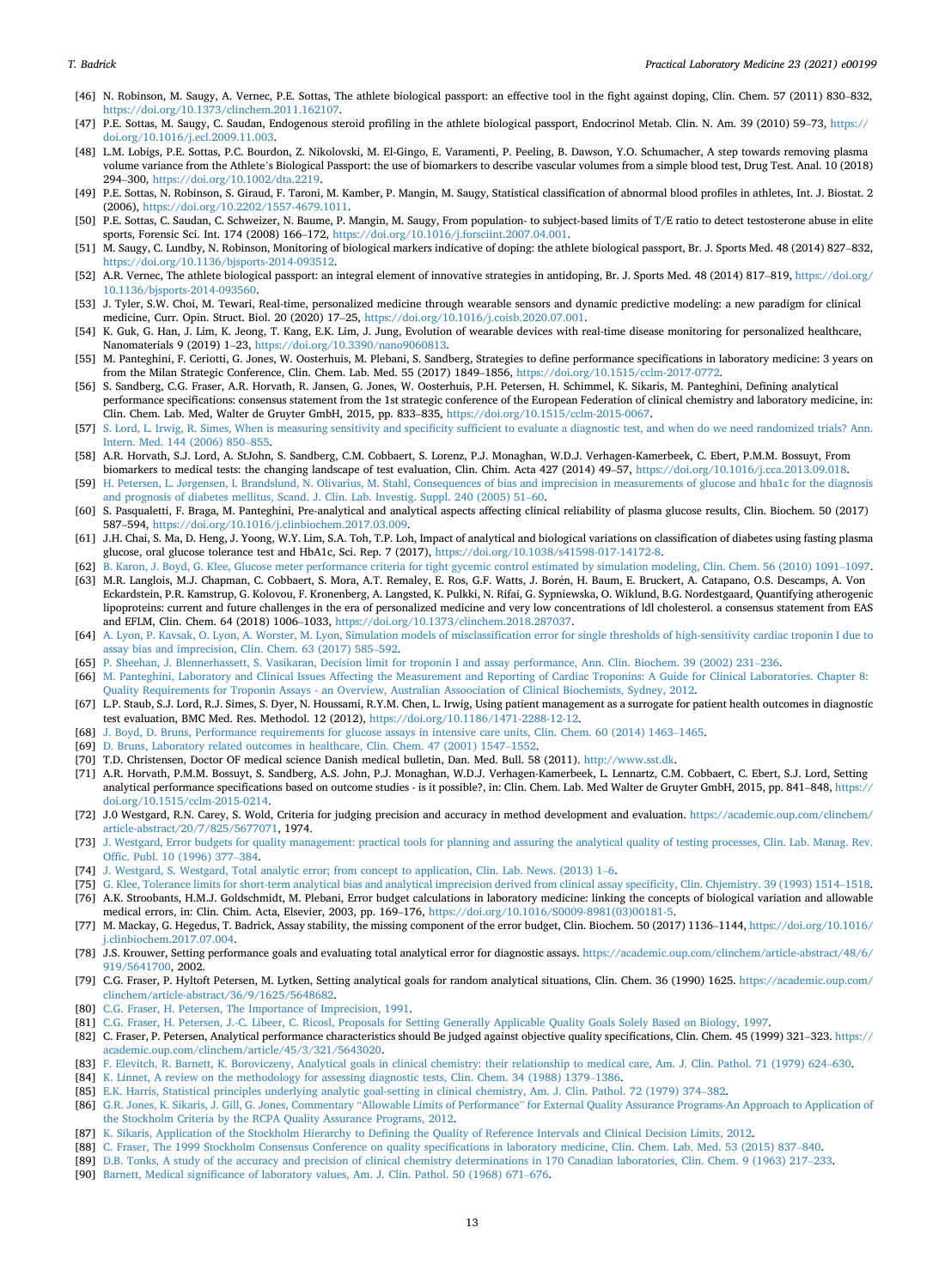- <span id="page-13-0"></span>[91] K.R. Klee, P.G. GG Schryver, Analytical bias specifi[cations based on the analysis of effects on performance of medical guidelines, Scand. J. Clin. Lab. Invest. 59](http://refhub.elsevier.com/S2352-5517(20)30162-1/sref91) [\(1999\) 509](http://refhub.elsevier.com/S2352-5517(20)30162-1/sref91)–[512](http://refhub.elsevier.com/S2352-5517(20)30162-1/sref91).
- <span id="page-13-1"></span>[92] E.K. Harris, T. Yasaka, On the calculation of a "reference change" for comparing two consecutive measurements. [https://academic.oup.com/clinchem/article/](https://academic.oup.com/clinchem/article/29/1/25/5667508) [29/1/25/5667508,](https://academic.oup.com/clinchem/article/29/1/25/5667508) 1983.
- <span id="page-13-3"></span><span id="page-13-2"></span>[93] E.W. Randell, S. Yenice, Delta Checks in the clinical laboratory, Crit. Rev. Clin. Lab Sci. 56 (2019) 75–97, [https://doi.org/10.1080/10408363.2018.1540536.](https://doi.org/10.1080/10408363.2018.1540536) [94] D.H. Ko, H. Il Park, J. Hyun, H.S. Kim, M.J. Park, D.H. Shin, Utility of reference change values for delta check limits, Am. J. Clin. Pathol. 148 (2017) 323–329, [https://doi.org/10.1093/AJCP/AQX083.](https://doi.org/10.1093/AJCP/AQX083)
- [95] C. Naugler, K. Ovens, How useful are delta checks in the 21 st century? A stochastic-dynamic model of specimen mix-up and detection, J. Pathol. Inf. 3 (2012) 5, <https://doi.org/10.4103/2153-3539.93402>.
- [96] S.H. Park, S.Y. Kim, W. Lee, S. Chun, W.K. Min, New decision criteria for selecting delta check methods based on the ratio of the delta difference to the width of the reference range can be generally applicable for each clinical chemistry test item, Ann. Lab. Med. 32 (2012) 345-354, [https://doi.org/10.3343/](https://doi.org/10.3343/alm.2012.32.5.345) [alm.2012.32.5.345.](https://doi.org/10.3343/alm.2012.32.5.345)
- [97] R.Z. Tan, C. Markus, T.P. Loh, An approach to optimize delta checks in test panels the effect of the number of rules included, Ann. Clin. Biochem. 57 (2020) 215–222, [https://doi.org/10.1177/0004563220904749.](https://doi.org/10.1177/0004563220904749)
- <span id="page-13-4"></span>[98] D. Stöckl, H. Baadenhuijsen, C.G. Frasei, J.-C. Libeer, C. Ricós, Desirable Routine Analytical Goals for Quantities A Ssayed in Serum Discussion Paper from the [Members of the External Quality Assessment \(EQA\) Working Group A 1\) on Analytical Goals in Laboratory Medicine, 1995.](http://refhub.elsevier.com/S2352-5517(20)30162-1/sref98)
- <span id="page-13-5"></span>[99] B.I. Hyltoft Petersen P, de F.O. Jø[rgensen, L.G.M. Stahl M, B.-J.K. N, Evaluation of systematic and random factors in measurements of fasting plasma glucose as](http://refhub.elsevier.com/S2352-5517(20)30162-1/sref99) the basis for analytical quality specifi[cations in the diagnosis of diabetes. 3. Impact of the new WHO and ADA recommendations on diagnosis of diabetes](http://refhub.elsevier.com/S2352-5517(20)30162-1/sref99) [mellitus, Scand. J. Clin. Lab. Invest. 61 \(2001\) 191](http://refhub.elsevier.com/S2352-5517(20)30162-1/sref99)–[204](http://refhub.elsevier.com/S2352-5517(20)30162-1/sref99).
- <span id="page-13-6"></span>[100] G.R. Jones, Measurement uncertainty for clinical laboratories-A revision of the concept, Clin. Chem. Lab. Med. 54 (2016) 1303–1307, [https://doi.org/10.1515/](https://doi.org/10.1515/cclm-2016-0311) [cclm-2016-0311.](https://doi.org/10.1515/cclm-2016-0311)
- <span id="page-13-7"></span>[101] E.M.S. Gowans, P.H. Petersen, O. Blaabjerg, M. Hørder, Analytical goals for the acceptance of common reference intervals for laboratories throughout a geographical area, Scand. J. Clin. Lab. Invest. 48 (1988) 757–764, [https://doi.org/10.3109/00365518809088757.](https://doi.org/10.3109/00365518809088757)
- <span id="page-13-8"></span>[102] [H. Solberg, The concept of reference intervals, Clin. Chim. Acta 165 \(1987\) 111](http://refhub.elsevier.com/S2352-5517(20)30162-1/sref102)–[118](http://refhub.elsevier.com/S2352-5517(20)30162-1/sref102).
- <span id="page-13-9"></span>[103] [D. Stamm, New Concept for Quality Control of Clinical Laboratory Investigations A New Concept for Quality Control of Clinical Laboratory Investigations in the](http://refhub.elsevier.com/S2352-5517(20)30162-1/sref103) [Light of Clinical Requirements and Based on Reference Method Values, 1982](http://refhub.elsevier.com/S2352-5517(20)30162-1/sref103).
- <span id="page-13-10"></span>[104] C. Fraser, H. Petersen, C. Ricos, R. Haeckel, Proposed quality specifi[cations for the imprecision and inaccuracy of analytical systems for clinical chemistry, Eur. J.](http://refhub.elsevier.com/S2352-5517(20)30162-1/sref104) [Clin. Chem. Clin. Biochem. 30 \(1992\) 311](http://refhub.elsevier.com/S2352-5517(20)30162-1/sref104)–[317.](http://refhub.elsevier.com/S2352-5517(20)30162-1/sref104)
- <span id="page-13-11"></span>[105] P.H. Petersen, M. Hørder, Influence of analytical quality on test results, Scand. J. Clin. Lab. Invest. 52 (1992) 65–87, [https://doi.org/10.1080/](https://doi.org/10.1080/00365519209104641) [00365519209104641](https://doi.org/10.1080/00365519209104641).
- <span id="page-13-12"></span>[106] C.G. Fraser, P.H. Petersen, Quality goals in external quality assessment are best based on biology, Scand. J. Clin. Lab. Invest. 53 (1993) 8–9, [https://doi.org/](https://doi.org/10.1080/00365519309085446) [10.1080/00365519309085446](https://doi.org/10.1080/00365519309085446).
- <span id="page-13-13"></span>[107] H. Petersen, D. Stöckl, J.O. Westgard, S. Sandberg, K. Linnet, L. Thienpont, Models for Combining Random and Systematic Errors. Assumptions and [Consequences for Different Models, 2001.](http://refhub.elsevier.com/S2352-5517(20)30162-1/sref107)
- <span id="page-13-14"></span>[108] [M. Lytken Larsen, C.G. Fraser, P. Hyltoft Petersen, A Comparison of Analytical Goals for Haemoglobin A1, Assays Derived Using Different Strategies,](http://refhub.elsevier.com/S2352-5517(20)30162-1/sref108) 1991.
- <span id="page-13-15"></span>[109] [L. Skendzel, R. Barnett, R. Platt, Medical useful criteria for analyte performance of laboratory tests, Am. J. Clin. Pathol. 83 \(1985\) 200](http://refhub.elsevier.com/S2352-5517(20)30162-1/sref109)–[205](http://refhub.elsevier.com/S2352-5517(20)30162-1/sref109).
- <span id="page-13-16"></span>[110] K. Linnet, 6.1.2.4 analytical goals for accuracy and precision of Plasma creatinine determinations evaluated by Reference method measurements, Ups. J. Med. Sci. 98 (1993) 349–354, [https://doi.org/10.3109/03009739309179331.](https://doi.org/10.3109/03009739309179331)
- <span id="page-13-17"></span>[111] G. Cooper, N. DeJonge, S. Ehrmeyer, J. Yundt-Pacheco, R. Jansen, C. Ricos, M. Plebani, Collective opinion paper on findings of the 2010 convocation of experts on laboratory quality, Clin. Chem. Lab. Med. 49 (2011) 793–802, [https://doi.org/10.1515/CCLM.2011.149.](https://doi.org/10.1515/CCLM.2011.149)
- <span id="page-13-18"></span>[112] W.P. Oosterhuis, S. Sandberg, Proposal for the modification of the conventional model for establishing performance specifications, in: Clin. Chem. Lab. Med, Walter de Gruyter GmbH, 2015, pp. 925–937, [https://doi.org/10.1515/cclm-2014-1146.](https://doi.org/10.1515/cclm-2014-1146)
- <span id="page-13-19"></span>[113] [E. Harris, Proposed goals for analytical precision and accuracy in single-point diagnostic testing. Theoretical basis and comparison with data from the College of](http://refhub.elsevier.com/S2352-5517(20)30162-1/sref113) American Pathologists profi[ciency surveys, Arch. Pathol. Lab Med. 112 \(1988\) 416](http://refhub.elsevier.com/S2352-5517(20)30162-1/sref113)–[420](http://refhub.elsevier.com/S2352-5517(20)30162-1/sref113).
- <span id="page-13-20"></span>[114] [U. Magnusson, B and](http://refhub.elsevier.com/S2352-5517(20)30162-1/sref114) Ö[rnemark, Eurachem Guide: the Fitness for Purpose of Analytical Methods](http://refhub.elsevier.com/S2352-5517(20)30162-1/sref114) - [A Laboratory Guide to Method Validation and Related Topics,](http://refhub.elsevier.com/S2352-5517(20)30162-1/sref114) [2014](http://refhub.elsevier.com/S2352-5517(20)30162-1/sref114).
- <span id="page-13-21"></span>[115] [JCGM, Evaluation of Measurement Data](http://refhub.elsevier.com/S2352-5517(20)30162-1/sref115) — [Guide to the Expression of Uncertainty in Measurement, Paris, 2008.](http://refhub.elsevier.com/S2352-5517(20)30162-1/sref115)
- <span id="page-13-22"></span>[116] R. Frenkel, I. Farrance, T. Badrick, Bias in analytical chemistry: a review of selected procedures for incorporating uncorrected bias into the expanded uncertainty of analytical measurements and a graphical method for evaluating the concordance of reference and test procedures, Clin. Chim. Acta 495 (2019) 129–138, <https://doi.org/10.1016/j.cca.2019.03.1633>.
- <span id="page-13-23"></span>[117] J. Westgard, Useful measures and models for analytical quality management in medical laboratories, Clin. Chem. Lab. Med. 54 (2016) 223-233, [https://doi.org/](https://doi.org/10.1515/cclm-2015-0710) [10.1515/cclm-2015-0710](https://doi.org/10.1515/cclm-2015-0710).
- <span id="page-13-28"></span>[118] J.O. Westgard, S.A. Westgard, Establishing evidence-based statistical quality control practices, Am. J. Clin. Pathol. 151 (2019) 364–370, [https://doi.org/](https://doi.org/10.1093/AJCP/AQY158) [10.1093/AJCP/AQY158](https://doi.org/10.1093/AJCP/AQY158).
- [119] R. Hawkins, Managing the pre- and post-analytical phases of the total testing process, Ann. Lab. Med. 32 (2012) 5–16, [https://doi.org/10.3343/](https://doi.org/10.3343/alm.2012.32.1.5) [alm.2012.32.1.5](https://doi.org/10.3343/alm.2012.32.1.5).
- [120] J.O. Westgard, H. Bayat, S.A. Westgard, Planning risk-based SQC schedules for bracketed operation of continuous production analyzers, Clin. Chem. 64 (2018) <sup>289</sup>–296, [https://doi.org/10.1373/clinchem.2017.278291.](https://doi.org/10.1373/clinchem.2017.278291)
- [121] J.O. Westgard, S.A. Westgard, Quality control review: implementing a scientifically based quality control system, Ann. Clin. Biochem. 53 (2016) 32–50, [https://](https://doi.org/10.1177/0004563215597248) [doi.org/10.1177/0004563215597248.](https://doi.org/10.1177/0004563215597248)
- [122] H. Bayat, Selecting multi-rule quality control procedures based on patient risk, Clin. Chem. Lab. Med. 55 (2017) 1702–1708, [https://doi.org/10.1515/cclm-](https://doi.org/10.1515/cclm-2016-1077)[2016-1077.](https://doi.org/10.1515/cclm-2016-1077)
- [123] A. Coskun, I. Unsal, M. Serteser, Six sigma as a quality management tool: evaluation of performance in laboratory medicine 247 X six sigma as a quality management tool: evaluation of performance in laboratory medicine, n.d, [www.intechopen.com.](http://www.intechopen.com)
- <span id="page-13-24"></span>[124] K. Hens, M. Berth, D. Armbruster, S. Westgard, Sigma metrics used to assess analytical quality of clinical chemistry assays: importance of the allowable total error (TEa) target, Clin. Chem. Lab. Med. 52 (2014) 973–980, <https://doi.org/10.1515/cclm-2013-1090>.
- <span id="page-13-25"></span>[125] W.P. Oosterhuis, A. Coskun, Sigma metrics in laboratory medicine revisited: we are on the right road with the wrong map, Biochem. Med. 28 (2018), [https://](https://doi.org/10.11613/BM.2018.020503) [doi.org/10.11613/BM.2018.020503.](https://doi.org/10.11613/BM.2018.020503)
- [126] A. Coskun, M. Serteser, I. Ünsal, Sigma metric revisited: true known mistakes, Biochem. Med. 29 (2019) 142–148, [https://doi.org/10.11613/BM.2019.010902.](https://doi.org/10.11613/BM.2019.010902)
- [127] A. Coskun, I. Unsal, M. Serteser, A. Fraterman, Towards standardization of external quality assessment schemes by using bias values based on biological variation, Accred Qual. Assur. 14 (2009) 547–552, [https://doi.org/10.1007/s00769-009-0549-0.](https://doi.org/10.1007/s00769-009-0549-0)
- [128] W.P. Oosterhuis, M.J. Severens, Performance specifications and six sigma theory: clinical chemistry and industry compared, Clin. Biochem. 57 (2018) 12–17, [https://doi.org/10.1016/j.clinbiochem.2018.04.002.](https://doi.org/10.1016/j.clinbiochem.2018.04.002)
- <span id="page-13-26"></span>[129] H.H. Van Rossum, D. Van Den Broek, Design and implementation of quality control plans that integrate moving average and internal quality control: incorporating the best of both worlds, Clin. Chem. Lab. Med. 57 (2019) 1329–1338, [https://doi.org/10.1515/cclm-2019-0027.](https://doi.org/10.1515/cclm-2019-0027)
- <span id="page-13-27"></span>[130] [G. Jones, J. Calleja, D. Chesher, C. Parvin, J. Yundt-Pacheco, M. Mackay, T. Badrick, Collective Opinion Paper on a 2013 AACB Workshop of Experts Seeking](http://refhub.elsevier.com/S2352-5517(20)30162-1/sref130) [Harmonisation of Approaches to Setting a Laboratory Quality Control Policy, 2015.](http://refhub.elsevier.com/S2352-5517(20)30162-1/sref130)
- <span id="page-13-29"></span>[131] P.J. Howanitz, G.A. Tetrault, S.J. Steindel, Clinical laboratory quality control: a costly process now out of control, Clin. Chim. Acta 260 (1997) 163–174, [https://](https://doi.org/10.1016/S0009-8981(96)06494-7) [doi.org/10.1016/S0009-8981\(96\)06494-7](https://doi.org/10.1016/S0009-8981(96)06494-7).